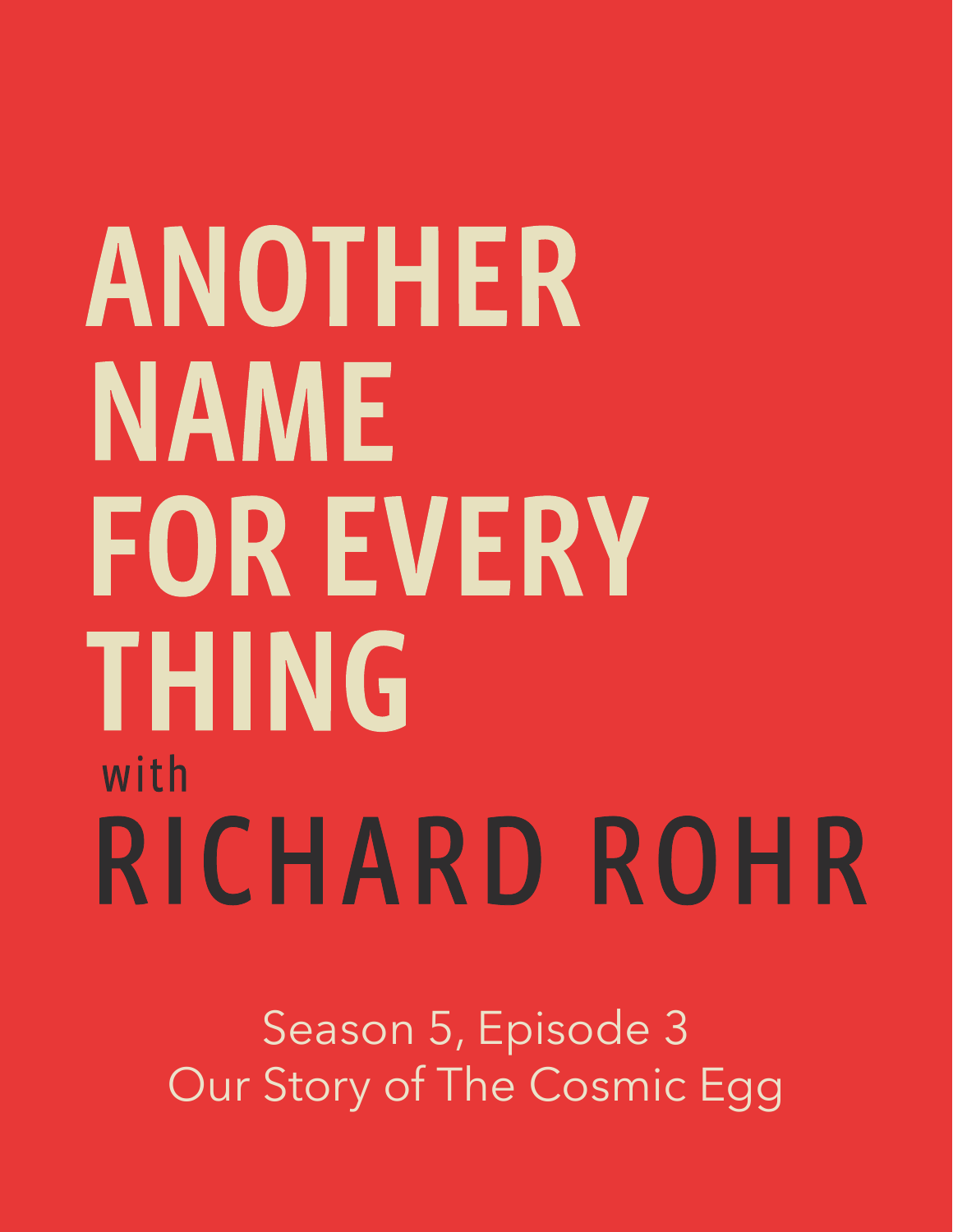| Brie Stoner:               | Hi, Paul.                                                                                                                                                                                                                                                                                                                                                                                                                         |
|----------------------------|-----------------------------------------------------------------------------------------------------------------------------------------------------------------------------------------------------------------------------------------------------------------------------------------------------------------------------------------------------------------------------------------------------------------------------------|
|                            | Paul Swanson: Hey, Brie. How are you doing?                                                                                                                                                                                                                                                                                                                                                                                       |
| Brie Stoner:               | Doing good. On today's episode, it was three white bald guys and a Brie. [laughter]                                                                                                                                                                                                                                                                                                                                               |
|                            | Paul Swanson: It sounds like that's one of the fables from the Grimm Brothers that does not get talked<br>about often. So, I'm glad you're raising it here. That the moral of that story is just                                                                                                                                                                                                                                  |
| Brie Stoner:               | It's deep?                                                                                                                                                                                                                                                                                                                                                                                                                        |
| Paul Swanson:  next level. |                                                                                                                                                                                                                                                                                                                                                                                                                                   |
|                            | $\mathbf{D}_{\text{obs}}$ , $\mathbf{C}_{\text{total}}$ , $\mathbf{M}_{\text{obs}}$ , $\mathbf{M}_{\text{obs}}$ , $\mathbf{M}_{\text{obs}}$ , $\mathbf{M}_{\text{obs}}$ , $\mathbf{M}_{\text{obs}}$ , $\mathbf{M}_{\text{obs}}$ , $\mathbf{M}_{\text{obs}}$ , $\mathbf{M}_{\text{obs}}$ , $\mathbf{M}_{\text{obs}}$ , $\mathbf{M}_{\text{obs}}$ , $\mathbf{M}_{\text{obs}}$ , $\mathbf{M}_{\text{obs}}$ , $\mathbf{M}_{\text{obs$ |

- Brie Stoner: No, but we were so thrilled to welcome Brian McLaren [into] our conversation today, as we explored the Our Story of the cosmic egg. For those of you who don't know who Brian McLaren is, first of all, shame on you; you should; but he is an author, a speaker. He was part of the emergent church movement. He's written a lot about post-modernity and is wellknown for his series on a new kind of Christian. if you grew up evangelical like I did, Brian was the equivalent of a Richard Rohr for many of us: a voice in the wilderness who pointed the way to something bigger than the frames we were given.
- Paul Swanson: Yeah, I had that same experience where I remember my friends and I passing around A New Kind of Christian and having conversations, but it felt a little elicit for the culture that we are in, and he's been such a spotlight to kind of chart a new path forward. And I think, I mean his latest work, Faith After Doubt is just another kind of a great addition to the canon for those of us who are exploring the wider terrains that the kingdom of God as we seek to experience it.
- Brie Stoner: And the CAC is certainly lucky to call him a faculty member now as well. So, you'll be hearing more from him. If you haven't heard his podcast series [Learning How to See] with the CAC, you definitely need to check it out.
- Paul Swanson: Yeah. So good. So good. And what a treat to be in conversation today with Richard and Brian and you. The terrain we cover is so personal and yet universal in the ways that we embody and are formed in groups and organizations that we… And this conversation called Our Story, how did it hit you to kind of relive some of the Our Story that you were raised with and some of the challenges, and leaving, as a story to go to a bigger place?
- Brie Stoner: It was so helpful, and hopefully you all will find it helpful as well to talk about the experience that you have when all of a sudden you can feel yourself no longer belonging to the Our Story that you're a part of. You know? We talked about whether you're sitting in the pew or the gray chair of the megachurch or whatever it is that you're part of, and all of a sudden you have that growing
- Brie Stoner: sense of: oh, these shoes don't fit anymore. I don't know that I can be here with integrity anymore. I think I'm being called to a larger frame, and the courage that it takes to then, you know, sort of wander out into the wilderness of the unknown and the not yet.

Paul Swanson: Yeah. That courage is, it lies in wait with all of us, I think, and sometimes it comes from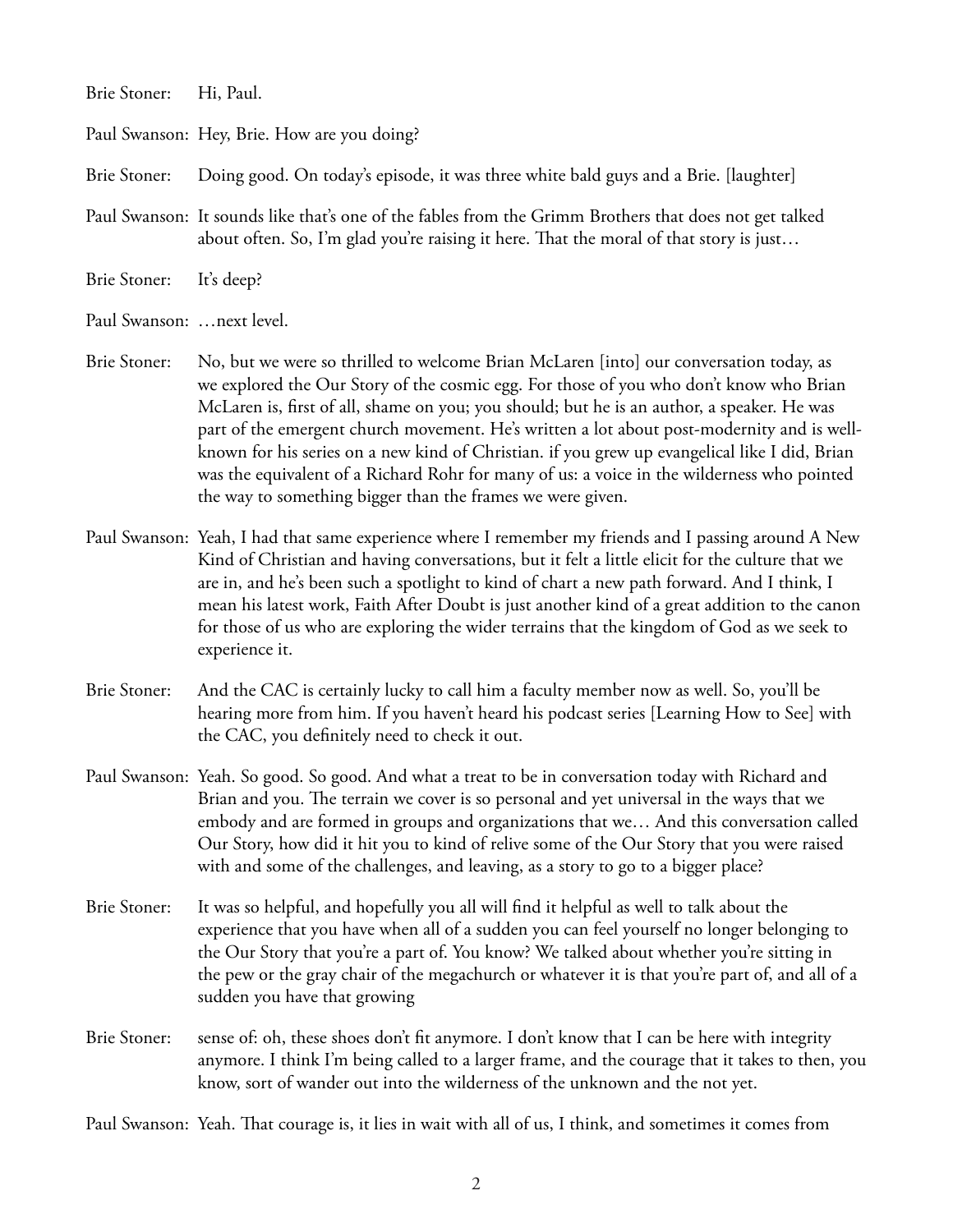a teacher like Richard, or Brian, or Barbara Holmes, who kind of show us something that helps us see beyond the horizon of our own experience. And sometimes it's just this own inkling of, if God is not bigger than this then this must be a very small God, and that God will often kind of come to perish or has to transform into something much bigger for us to actually live in a believable reality.

Brie Stoner: Yeah. And, you know, we spent some time talking about not just spiritual or religious Our Stories, but also politically as well, you know, the tendency to create us versus them cancel culture, you know, the role of contempt in, you know, in the formation of that type of group think and how contempt can become really damaging hatred. And, you know, whenever we turn Our Story into The Story, that's so problematic, and both Brian and Richard did an incredible job of pulling that out.

> So, with that, we hope that you'll enjoy this deep, deep dive with Brian McLaren, and Richard Rohr, and Paul and I into the Our Story portion of what we're exploring on this season of Another Name for Every Thing.

 So, I'm going [to]…why don't I open us in prayer. Loving one, weaver of meaning, I just… we ask that you pull out of us what is helpful, that you help us to make connections so that others can feel connected and connect more connection to you and to each other, to this world. Thank you for the opportunity to spend time talking about the meaning, the stories that we create, and we just ask for your guidance and wisdom in all the holy names of God. Amen.

 So, we're going to kick off this conversation about Our Story, and we're so thrilled to have Brian McLaren with us, faculty member at the CAC. And I have to say I've been a super fan of yours, Brian, for a long time because I grew up evangelical and you were the voice in the desert for so many of us evangelicals who were exiting, you know, one particular story, one particular version of the Our Story of Christianity, and we're longing for something new. So, I just want to begin by saying welcome to Another Name for Every Thing.

- Brian McLaren: Well, thanks. You know, I'm such an avid fan and listener of the podcast; I'm happy to be on it and happy to be with you three amazing people.
- Brie Stoner: So to begin, we want to start this conversation of Our Story by naming what's healthy about the creation of Our Story because there is a healthy and necessary aspect to this part of the cosmic egg, it seems like, you know,
- Brie Stoner: especially developmentally for kids growing up, for all of us, we need the boundaries of an Our Story in terms of laying the foundation of relationality for us, you know, or for children, you know, to understand ourselves in the context of something beyond the My Story, to understand ourselves in the context of relationships and community. So, I want to kick us off with this question. What groups do you each belong to that have really aided in your security and identity? Or maybe, what groups have you belonged to that have aided your security and identity?

Richard Rohr: Please start Brian; they've heard too much of me. [laughter] Go right ahead.

Brian McLaren: Oh, well, you know, Richard and I have come from very different backgrounds, but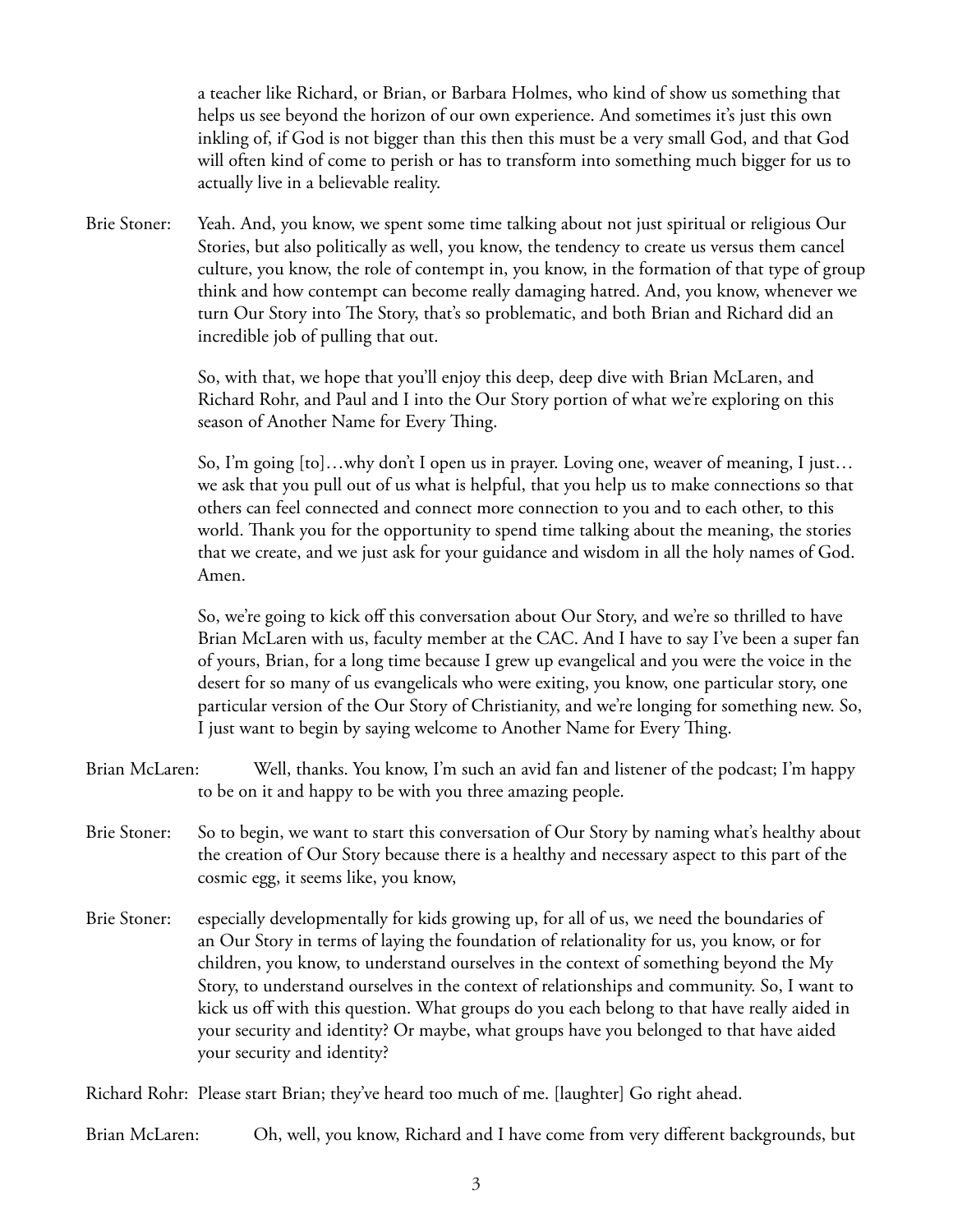we both come from very strong backgrounds that gave us a very, very deep sense of identity; and each in our own way, I think we've had to rethink a lot of the stories that we inherited. But I grew up in this very esoteric, little fundamentalist group. Some people would call it a sect called the Plymouth Brethren. And it's the same group that Garrison Keillor comes from if you've heard of him, and actually Jim Wallace came from this group too. If anyone has ever heard of the word dispensationalism, it was invented by the Plymouth Brethren: one of the worst ideas in Christian history my group contributed. The rapture was one of our unique contributions to the Christian community.

 Again, you're welcome. [laughter] I'm off of that. But you know, it was a group that took its identity super-seriously. We thought we were pretty much the only Christians who had it right. And as a result, we really took things, took ourselves very seriously. We also took the Bible very seriously. So, that was my original group. Gradually, I tried to find larger groups that had a little more breathing room, and so for me, moving from the Plymouth Brethren to the evangelical movement was a movement toward liberation. Like to me, evangelicals had a whole lot more freedom than my original background. And then, I became part of the charismatic movement and the Jesus movement in the 1970s. Again, it was a portal into some more freedom, and in many ways as I embraced more and more freedom, some of the people from my earlier groups felt less and less comfortable with me.

 But a big part of all of our lives, I think, is figuring out how do we love and include the people maybe who don't want to include us anymore because they think we're a little bit dangerous. But, yeah, those would be some of the groups. I had stints in what some people call Reformed Protestantism, where I was introduced to that, and in each case, I was attracted by something good, and in each case, I think I eventually found the limits of what that, that little, what I would call a "small we" or a "small us" allowed me to experience, and talk about, and think about.

- Brie Stoner: Hmm. Richard, how about you?
- Richard Rohr: Okay. Well, as Brian said, there's a lot of parallels. Certainly, my beginnings as a German Catholic in the 1940s and '50s in Kansas tells it all. I began with
- Richard Rohr: completely traditional values. There wasn't an anger about them, however— and I mean that sincerely—there wasn't a…it was just, this is the way it is. Isn't everybody this way? And we only felt sorry for people who weren't. So, it was sort of patronizing toward the rest of the world, but not cruel or angry, which is very different than we have now. Then of course, joining the Franciscans at such a young age, took my first vows at nineteen and lived totally in that world for thirteen years of education, formation. And that became the movement period from my traditionalism to Vatican II in the early sixties and a very progressive notion of Catholic Christianity.

 But the wonderful thing is, I was educated into it. It wasn't just feelings, you know, it wasn't just, yeah. And if there was a critique of the old Catholic Church, it was a rational critique. It was a usual critique of inconsistency. How, why did we say this if we believe that kind of thing? So, that was my second major group: Family Friars.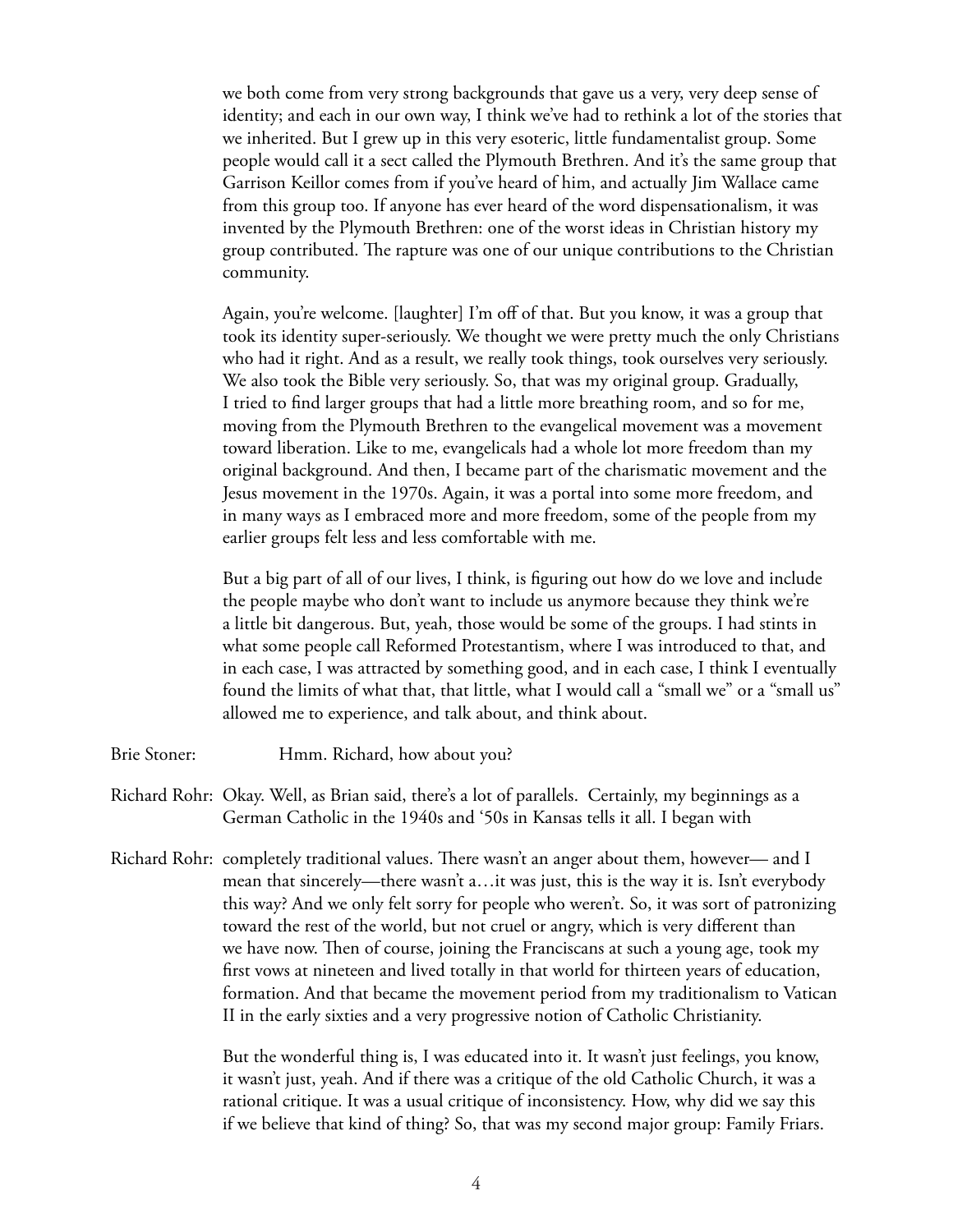Then the two major worlds I've lived in: this year we celebrate in November the fiftieth anniversary of the event that started the New Jerusalem Community. And that was very charismatic just as Brian… We were sort of considered black sheep by the charismatic headship, which was up in Michigan, and they would send down letters to us [about] how heretical we were and that I better conform. And the two big issues—this is already the late seventies—was that I had women in leadership and…

Brie Stoner: Heaven forbid! How radical of you.

- Richard Rohr: …and what was the other thing? I can't remember, must have repressed it. Women and leadership. [laughter] Darn, this is my short-term memory; but there were two things that made us unacceptable. So, I was invited once to talk at a conference in Calvinist Grand Rapids, where Brie now lives, and Holland, Michigan. Is that the same thing? That's a little ways away.
- Brie Stoner: It's only forty minutes away, but it's close enough to feel very oppressively close.
- Richard Rohr: [laughter] Were you at any of those conferences, Brian? Could we both have been very young men then? No.
- Brian McLaren: I don't think, yeah, I don't think so.
- Richard Rohr: No. And there was a great birth of the community of communities, fourteen communities nationally who had all developed what we call these living lifestyle communities. Anyway, oh, I'm backtracking, aren't I? Now I'm supposed to be talking about the New Jerusalem, my specific one, and then coming here, now into our thirty-third year of the Center for Action and Contemplation, where this has been the context, the forum that constantly made me keep reading, keep studying; I'm speaking internationally all this time. And so I always had to keep
- Richard Rohr: studying because I was going to be standing in front of a crowd and I had to know what I was talking about. You know? It was a little, did I think what a wonderful symbiotic relationship that was. So, those were the different belonging systems, communities that have formed me.
- Brie Stoner: As I listen to both of you kind of give us a drive-by of your many Our Groups that you've belonged to, it strikes me like what a human tendency this is to just kind of circle the wagons up around an Our [Story]. And, you know, in the last episode, I commented that I'm a recovering, self-righteous, precious, contemplative asshole. And what I mean by that is the growing recognition that even we here at the CAC and our broader constituency have just as much of that tendency to create an unhealthy, very boundaried, very elitist Our Story. So, my question is this to both of you, how do we find healthy relationality of belonging? How do we find a healthy Our, while not turning it into another map or arrogant, exclusive Our?

Brian McLaren: Yeah. I'd love to offer something on that, Brie.

Richard Rohr: Please, please.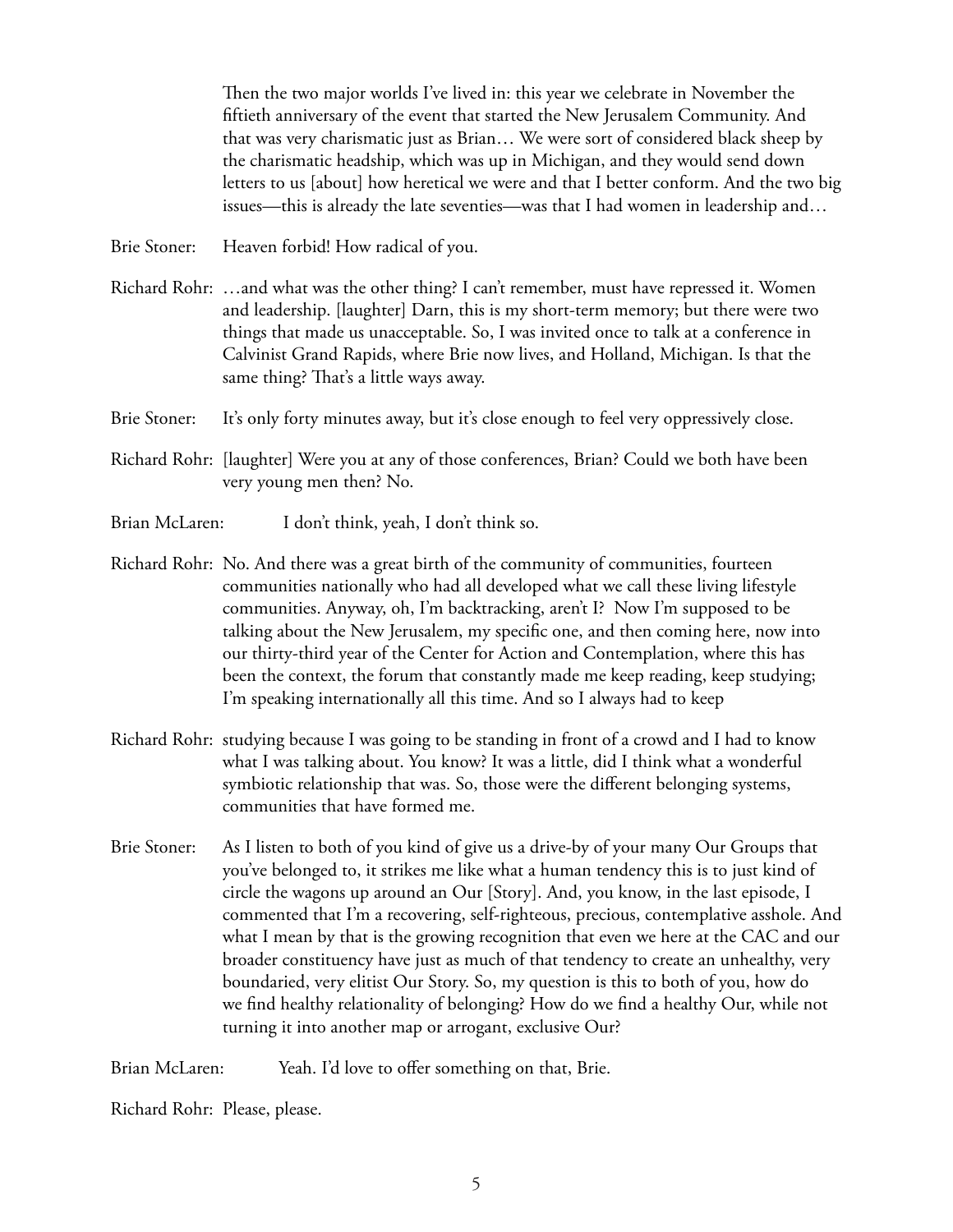Brian McLaren: I think one of the great tendencies of the Our Story is that we then claim to be The Story….

Richard Rohr: That's right. That's right.

Brian McLaren: …and we take ourselves seriously, which we need to do. A family needs to take itself seriously. It's been fun for me this winter. Two of my kids with their kids have been quarantining with us down here in Florida, and I'm watching how each, my son and my daughter with their children, are building this beautiful family identity. Right? That's important, that to be a, you know, to be a member of this family means something, and gives all these wonderful ideals. But when we project that out as if that's the story that defines all other stories, we then… it has a harmful effect on others, but it has a harmful effect on us. It makes us think that we are normative. And as you said, Richard, it can be very naïve and very innocent. We feel sorry for the other people.

Richard Rohr: You do.

- Brian McLaren: You just don't see what's so obvious to us. Yeah, so I think that's one of the great dangers and that sort of implies a healing for this. If we always remember there's a story bigger than ours that our little group is a part of, and that gives us validity, but that we don't fully understand; we don't fully define; we reach for it; we grasp toward it. I'll tell you a way I've been trying to express this lately is, I talked to my fellow progressive Christian friends and my contemplative Christian friends, and I say, "we have to embody, and create, and develop, and strengthen a vital Christian wing of a much larger spiritual movement." Our
- Brian McLaren: work is important, but there's something even bigger than our group that is really important too.
- Richard Rohr: That's right. It's an art form to know how to keep yourself situated and proud and educated in the group you're a part of without idolizing it or making it the reference point. I'll tell you what you just explained Brian is one of the main reasons I was attracted to this paradigm of the cosmic egg: the confusion, the constant confusion of Our Story for The Story. I've been even strengthened in that in all these months we've had with COVID of quarantine. I was given Netflix and I made the mistake of starting to watch some of these series, and one was a history of Europe, which I couldn't stop watching. And more recently, a history of England, which I couldn't stop watching. And you just see, that that's what both groups did, which led to the First World War, the Second World War, just immense illusion and violence, when you really take your country or your continent, in the case of Europe, that—and you know what I'm sure all of you know, but it hit me as I looked at it—by the time of the First World War, all of the families, the royal families of Europe, were totally, and this is not a metaphorical use, an incestuous single family.

 They were all related to one another. They just kept intermarrying, intermarrying, and this is so humiliating for the English to admit, you know, that they're all German. [laughter] Boy, it…and we are the white, privileged, elite group that got smaller and smaller. And that's the real point I want to make: once you play that game, your explanation for reality gets smaller and smaller. So, the czar of Russia and the king of England are first cousins. And in your mind, in my mind, we think of Russia and England as two completely different worlds. Not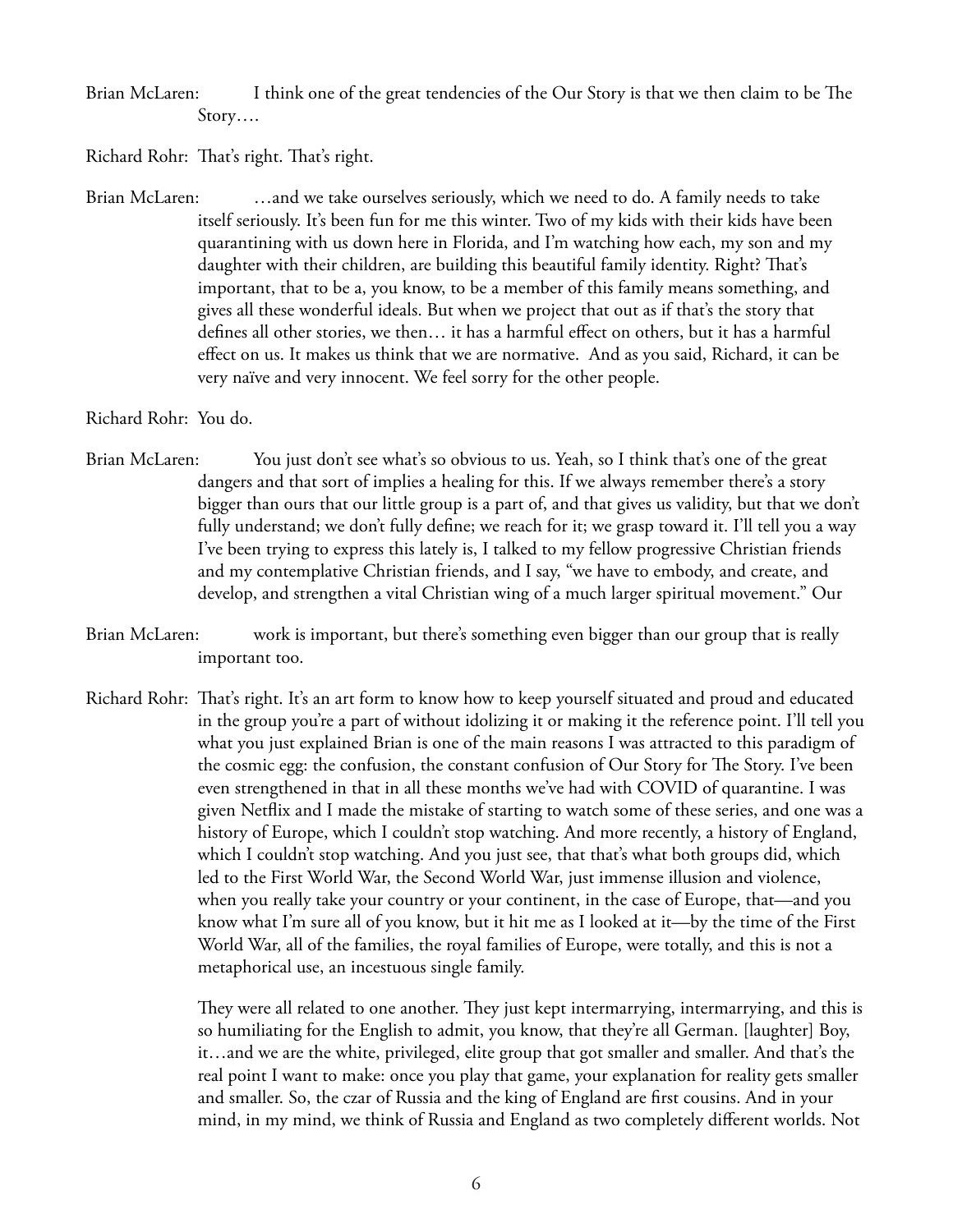really. Yeah. So…yeah.

Paul Swanson: I so appreciate that, Richard. And I'm also glad to hear that your Netflix has moved beyond The Borgias [laughter]; you started to dip into some…

Brie Stoner: I was going to ask. [laughter]

- Richard Rohr: Why did I tell that? Now you've broadcasted it. [laughter]
- Brie Stoner: Oh, yes.
- Richard Rohr: Well, that was my ability to, or my attempt to relativize the Roman Catholic. And of course, The Borgias does it in spades. But it's great theater and great costuming and…
- Paul Swanson: Yeah, for sure, for sure. And I mean, I think what you just shared too, I think about how…. I remember reading, I think it was John O'Donohue who talked about how every relationship is a foreign country, and so, when you visit another relationship you see their customs and culture, and you have to step into it that, with that kind of open-mindedness. I think the same is true for the Our Stories within the different spiritual circles that we've all talked about, and
- Paul Swanson: the ways that there's goodness there and things to learn from, but it doesn't mean that you, the growing edge, I think it always invites more curiosity and adaptation. And I want to just kind of dip back into some of the Our Story piece from your book, Richard, The Wisdom Pattern. You talk about the anxiety of developing a personal self when you're being pacified, when you're entrenched inside of an Our Story. One, can I ask you to further unpack that because I feel like that's a very potent idea? And then after that, how can a person wrestle with the development of personal self within groups of belonging within the Our Story? How do we do both?
- Richard Rohr: Boy, that's good. Yeah, when you first discover that there is such a thing as My Story, you first discover your own inner life, your inner world, it is so exciting that you overly rebel against Our Story. And on the other side, when you grow up as I did with an intense Our Story, you don't need a The Story. In fact, it's considered liberal thinking, that word liberal is used in so many ways. But I remember when I was studying theology in the late sixties in Dayton, Ohio, and one of the more progressive Franciscans brought in a whole team to lead the entire student body and the faculty through what we called, what did we call it? Sensitivity training, sensitivity training. Oh my gosh, where we were bearing our souls and the faculty were bearing their souls to us. And the word got back to the headquarters in Cincinnati and we were told, "stop this; it's going to tear you apart."

 And it, for six months, it did, to suddenly where Our Story was the total agenda, being a Franciscan. And in the middle of that, we all discovered sensitivity training, intense sensitivity training. Some guys never recovered from it and a good number left because they discovered an "I" and realized The Our wasn't adequate to the "I," if I can put it that way. Now, I do think some of them left unfortunately because they didn't cook with it long enough to see that, in fact, we used to say in those years, "the best guys are leaving, the best guys are leaving." Guys like me, we stayed. But what we meant by that is, those guys who really came to intense self-awareness became very rebellious against the Franciscan umbrella.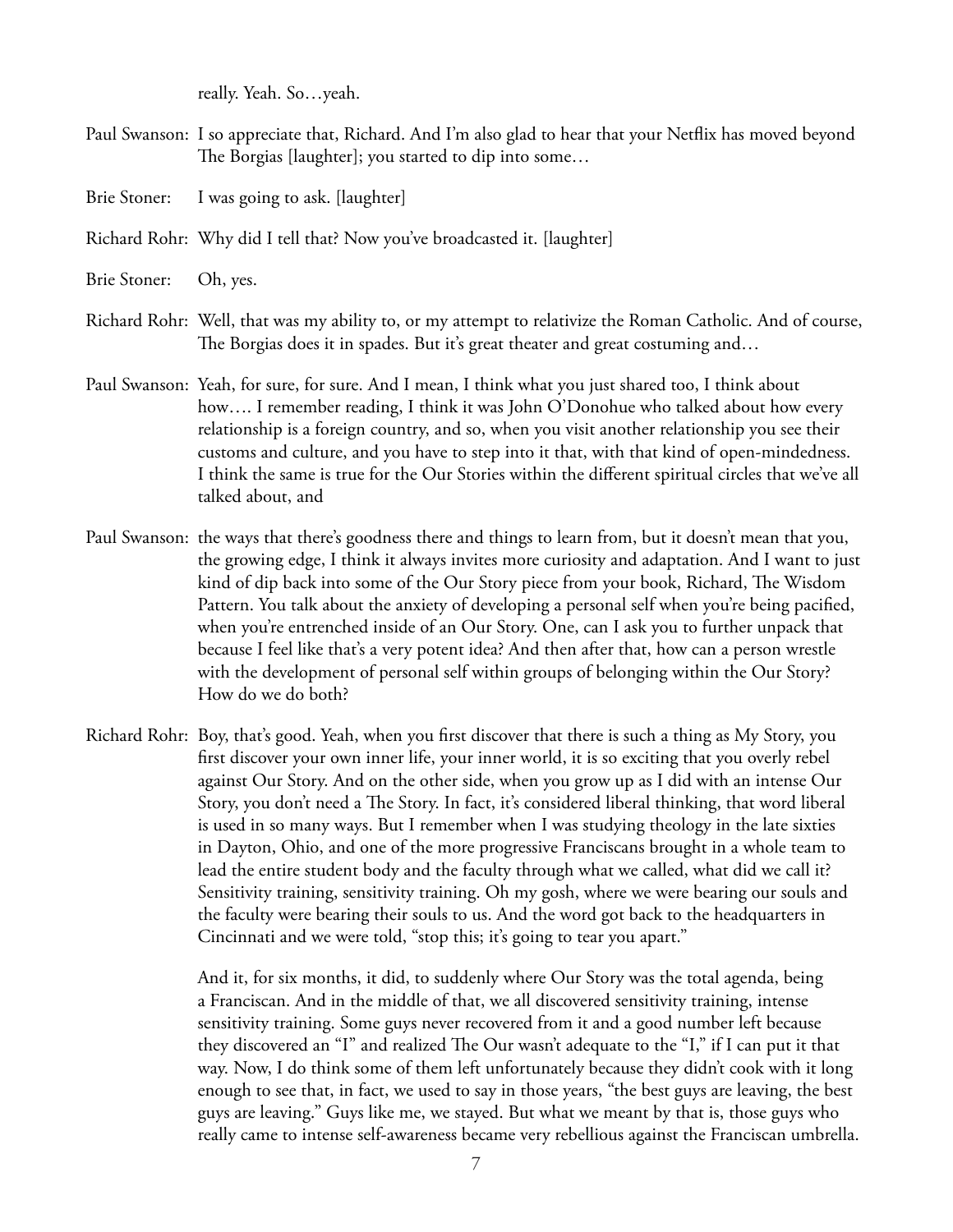It wasn't big enough to hold them, but that was a short- term response in most cases, not in all. Does that answer at all your question?

Paul Swanson: Yeah. Yeah. That was…you got to the heart of it, of that tension between the "I" and the "Our" that was occurring. And that the discovery of the "I" was actually the reason why some of your fellow Franciscans were deciding to leave.

Richard Rohr: Yes.

- Paul Swanson: Brian, did you have any experience like with that within the evangelical circles you ran in and the way that that's blossomed in different arenas?
- Brian McLaren: Oh, my gosh. And Brie, I know you would have stories of this too. There are just so many examples of it. There's a huge conversation happening among post-evangelicals or exevangelicals now about purity culture, which created a set of sexual norms that gave so many people shame and self-hatred about their own sexuality, that, you know, people now twenty, thirty years, forty years later find themselves deeply wounded, and they realized that decades of their lives have been deformed by this. And sexuality is one of those dimensions of our lives that doesn't easily just go away if the Our Story tells us it should.
- Brie Stoner: Yeah.
- Brian McLaren: Yeah, but you know, actually I just came across a quote recently from Thomas Merton, and Paul, I think it perfectly captures what you're describing. Can I just read it real quickly? It's from a little-known work of Merton's, an essay called "Christianity and Totalitarianism" in 1960, here are just two paragraphs. "A mass movement…"

Richard Rohr: Wow.

Brian McLaren: And when he says mass movement, I think he means a massified movement.

Richard Rohr: Massified.

- Brian McLaren: The kind of thing that swept people into the Capitol on January 6, 2021. "A mass movement readily exploits the discontent and frustration of large segments of the population which for some reason or other cannot face the responsibility of being persons and standing on their own feet. But give these persons a movement to join, a cause to defend, and they will go to any extreme, stop at no crime, intoxicated as they are by the slogans that give them a pseudo-religious sense of transcending their own limitations." Oh my gosh.
- Brie Stoner: Damn.

Richard Rohr: Wow. Does that say it? Does that say it? 1960?

Brie Stoner: Wow.

Richard Rohr: That man was such a seer. Go ahead, Brian.

Brian McLaren: You can, well, you can see why, and, you know, I think here at [the] Center for Action and Contemplation, the reason we want to keep action together with contemplation is that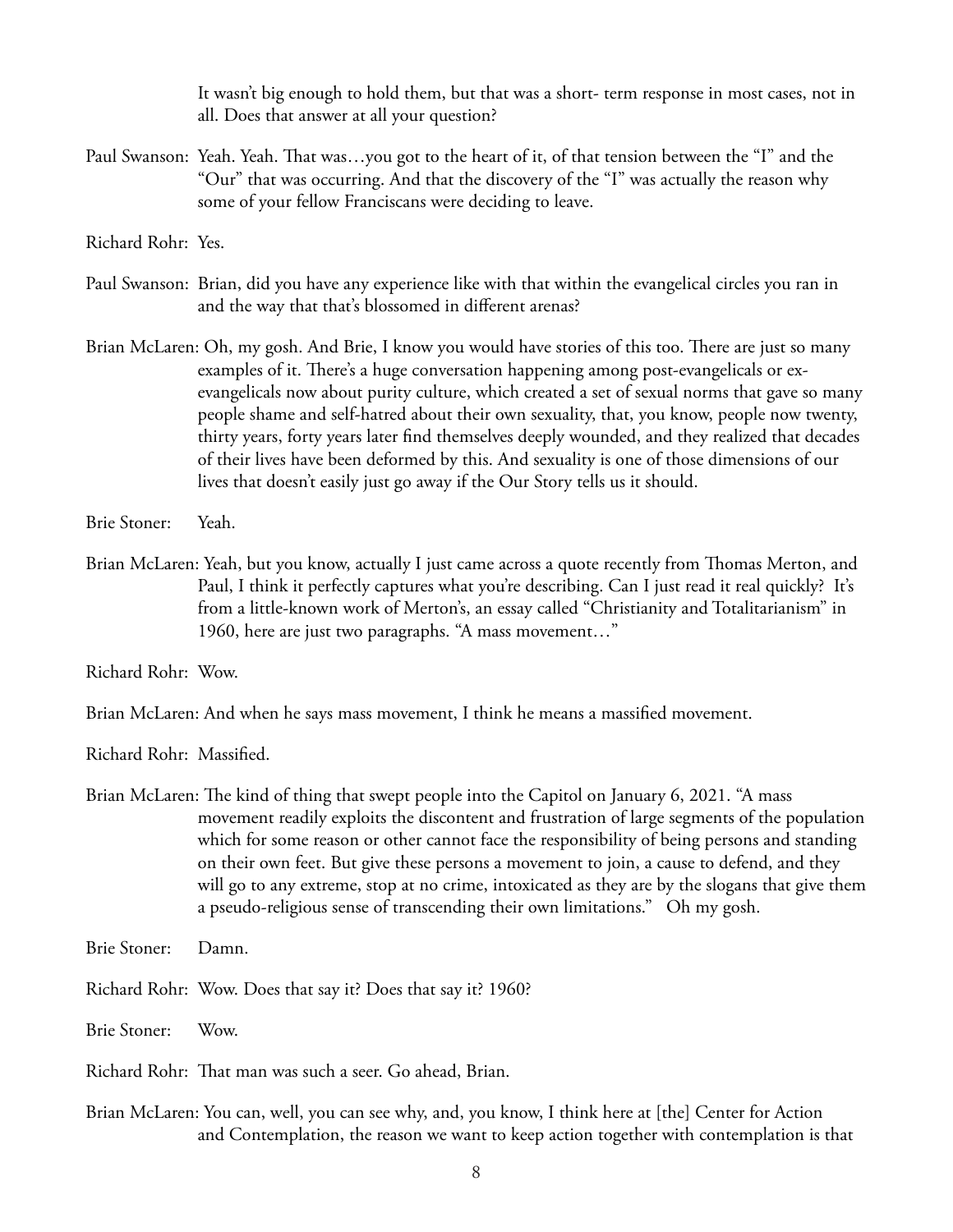there's a sense that if contemplation involves to one degree facing my own individual story and coming to encounter God in my own story, in my own experience, God disguised as my life, that then gives me some leverage point to not be, just be swept into the Our Stories of racism, or nationalism, or capitalism, or communism, or whatever it is. And it gives us this leg to stand on, this something to not just be swept into that massification, you know?

Brie Stoner: Yeah. And I love that you're bringing up the central tension point of action and contemplation, which for me only works in a dynamic ontology of becoming…

Brian McLaren: Yes.

Brie Stoner: ...a recognition that My Story and Our Story are unfinished.

Brian McLaren: Yes.

- Brie Stoner: Therefore, if the My Story is not represented or seen by the dominant Our Story, then I have a role to play in animating the recognition that there's more. You know, you brought up purity culture and I was like, "no, Brian, I don't, I don't recall purity culture and evangelical movement at all. It's so...it was so damaging. It is still so damaging and, you know, to none as much as women. We have borne the brunt long enough of needing to be the vessels of "imperfection and fallenness" in this frame that we've carried out in Christianity. So, you know, as a woman, I can relate to the experience growing up in that evangelical Our where I wasn't represented. In fact, I was scapegoated. And so, as we recognize that this is the harmony of the cosmic egg, right? It's like the opportunity of seeing the cosmic egg as an unfolding symphony that we all have a part in playing, because when the My Story can harmonically influence the Our Story to become broader and include all my stories, now that's when the music gets juicy.
- Brian McLaren: Mm, mm. And this [is a] huge part of the battle, isn't it? The fact, and it's why the word story is so good. My Story isn't over; Our Story isn't over. And there's a group of people who are very happy with the current status of Our Story, and they want to keep it just the way it is because it gives them power, and it gives them privilege, and it gives them justifications that they like, and they're comfortable with it. But then we say, no, you know, it's not finished yet. And, you know, interestingly, when you stop a story, you kill it.

Brie Stoner: Yes.

Richard Rohr: Wow. Yeah.

Brian McLaren: But the people who think they're defending it by stopping it are actually killing it.

Brie Stoner: That's right.

Brian McLaren: and this invitation, and I love this dynamism then between My Story and Our Story. And of course, then, you know, we always remember that there's a larger, much larger reality.

Brie Stoner: Right.

Brian McLaren: It's what I think Barbara, Dr. Barbara Holmes captures perfectly when she writes a book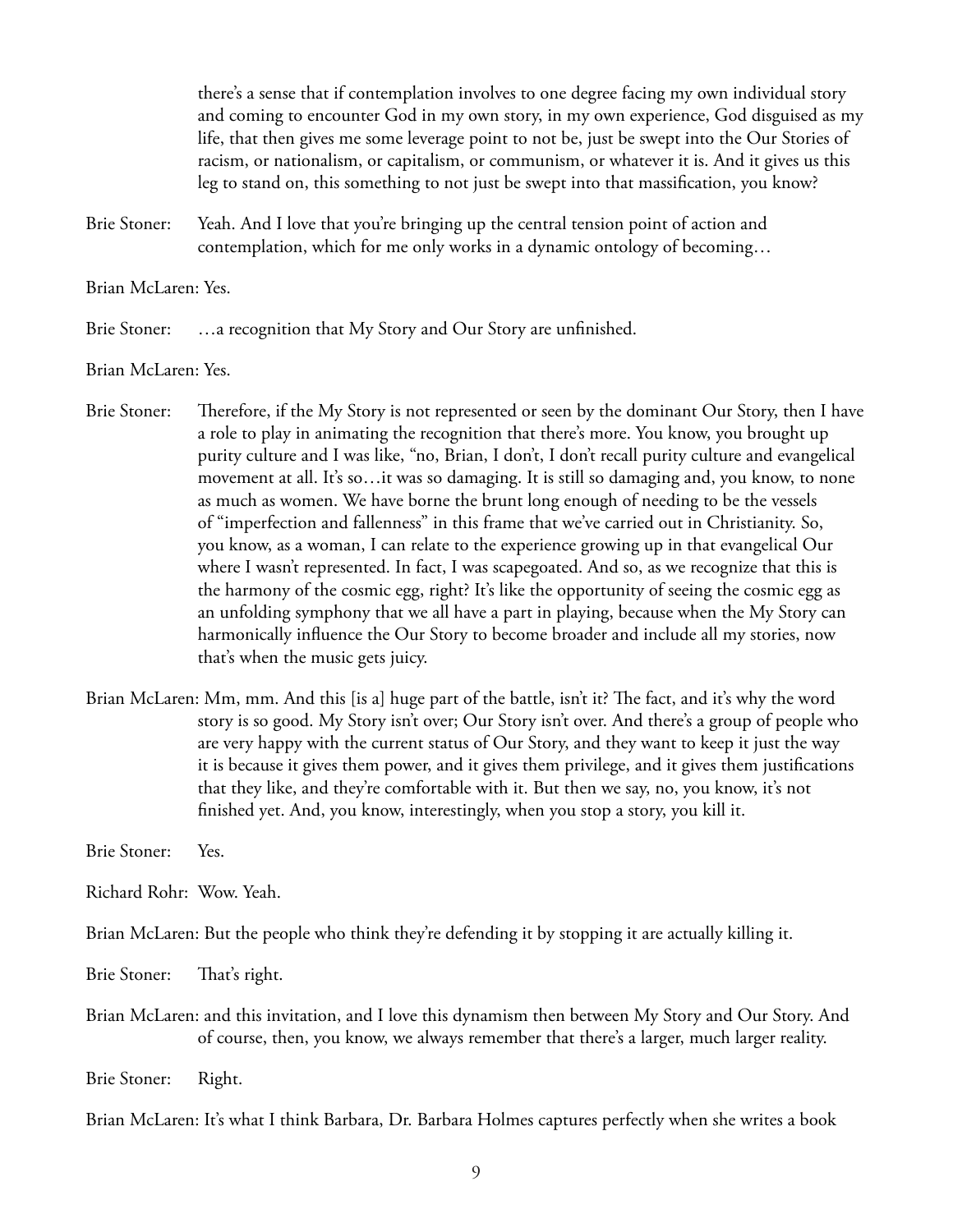called Race in the Cosmos. It's a way of saying that Our Story of race, if it makes itself the ultimate reality, we're in deep trouble; we need to relativize it by a much larger story.

- Richard Rohr: Perfect. You know, if I can go the other direction with our paradigm of the three domes of meaning, by the [time the] Vatican Council ended in '66, what it had done was, in a significant way, give new wording to The Story for Catholics, you know. Oh my gosh, this works; this makes sense, you know, good scripture, good understanding of tradition, good use of history and philosophy. And so us young ones just became thrilled with it. But '68, two years later, is the single year when more priests and nuns left the priesthood and the convent than any year of history—1968. They just flooded out of vows because the old paradigm, which had absolutized itself, didn't make sense anymore if you didn't get the new, real story, if the new language, and some ran back to the Latin mass, which continues to this day, some run back to the worship of the papacy, and of course, they're really falling apart now, the Pope being Pope Francis. He doesn't fit; he doesn't fit the paradigm. But you can move it from either side: the Our Story by a new The Story by a new My Story. And I know you know that.
- Paul Swanson: And we have this example I think too of Jesus representing this furthering, this becoming like… I think of, you know, when John the Baptist, when his followers come to Jesus and say, "Are you the one, are you the one that we're waiting for?" Because he seemed to go beyond the perceived boundaries of what that group was doing, and it wasn't that he was denying what they had brought and what they were bringing into the world; it's just that Jesus's participation, his story was continuing to enlarge as his ministry and life went on. And I think that seems to be part of how this sense of becoming plays out in the cosmic egg is: that there's no final line to the story that we can see in our own writing of our lives and writing in the groups that we're in.

 How have you experienced this for yourselves in this? Can you pinpoint any moments where you recognize, like you were part of a group that was helpful and healthy for you, but you recognize the sense of, for My Story to continue to unfold in the sense of the Spirit's leading, and maybe even to enlarge an Our Story? Because I think, that when I think of some of the folks listening, they are circling in Our Stories that are not helpful, that they're trying to grow out of.

- Brie Stoner: Mm-hmm. Mm-hmm. (affirmative)
- Paul Swanson: What are ways that you all could help folks kind of find pathways to step in love and the risk of that potentiality of what can happen when they step further into a story becoming into My Story and Our Story and The Story?

Brie Stoner: Beautiful.

Brian McLaren: Well, I'll offer something that comes to mind from the brilliant Parker Palmer. Parker talks about a four-stage process of a movement being born, and the first stage—well, maybe I should say that the zero stage in which the first stage arises—is a stage that you just described, Paul, where people feel like I'm part of a group that expects me to tell a story that doesn't make sense to me anymore. But if I say that I'll be kicked out, or I'll be looked down upon, or I'll be fired, or I'll be edged out, so I keep quiet about my misgivings. I just wrote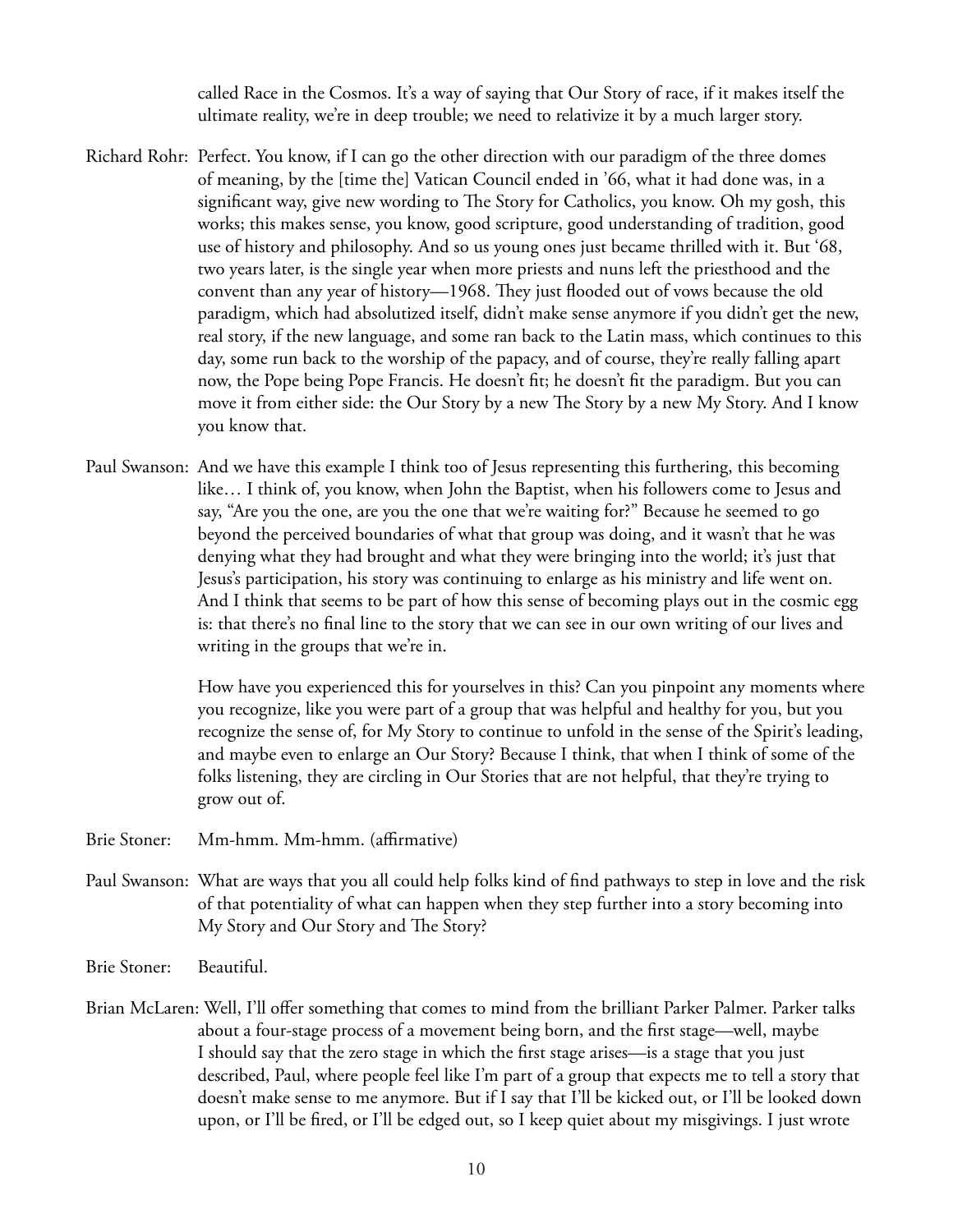a book called Faith After Doubt, which is about, that's part of what doubt is: it's being in a group where you say, "I'm supposed to go along with this, but something doesn't sit right."

 So the first stage, Parker Palmer says, is divided no more, and what he means by that is I'm dividing myself: the face that I showed in my group and the face that I kept private to myself. And when something in us says, "I'm not going to be divided anymore," that's when the process begins. There's a problem here: I'm not going; I'm not going to play along. Second stage involves going public. Somebody goes public and says, "excuse me, but I'm not comfortable with this; excuse me, but I don't think that's the whole story." And as soon as they do, that leads to the third stage: other people start coming together and saying, "I thought I was the only person who didn't see it that way. I thought I was the only one who didn't fit in." And he says, they establish communities of congruence, where people say, "oh, I'm not the only one." And in those communities, critical conversations come. They hassle things out and wrestle things out, and then that leads to what he calls alternative rewards because he says when those communities of convergence develop, they'll be punished by the existing power structures. So, they have to create alternative rewards, where people say we have a right to exist; we're going to take care of each other because the larger group telling the old Our Story is no longer going to take care of us. Anyhow, that to me is a way that… and I've sure seen that play out in my own life.

- Brie Stoner: That is such a helpful frame, Brian, just even describing the steps. I'm sure so many of our listeners can relate to one or all of them. The moment when you're sitting in the pew or the gray chair, you know, Mars Hill Bible Church, Rob Bell's old church here in West Michigan used to call them the gray chairs. And I remember sitting in the gray chair and having this moment where I finally allowed myself to authentically recognize that I wasn't being authentic and being there anymore. That by showing up, I was going against the grain of a deeper longing, [music begins] and there was a dissonance happening. I was out of tune with my own conscience and where I think the spirit was wanting to take me. Ah, I bet there are so many who are listening, who remember or recall that feeling.
- Richard Rohr: It's a moment that—well, it's more than a moment—but that demands so much courage, and good eldering or spiritual direction, or at least one good teacher. And what you have to learn in that period is—and it takes some time: I'm talking about years, not weeks or months—to distinguish between essentials and non-essentials. I think that's what I was doing much of the sixties and seventies,
- Richard Rohr: now, what do I really need to hold on to as essential Christianity, as essential Catholicism, essential Franciscanism? And boy, you only learn to do it right by doing it wrong a number of times, particularly from the pulpit where you make public your inner thoughts. I'm sure you did that, Brian, where…

Brian McLaren: Yes.

Richard Rohr: And good friends or good teachers would say, "Richard, you're right, but you're coming across a little angry or you're coming across a little like egocentric," and I'm sure I still do. But, boy, if you don't have an ability to be guided through that period, you will not know how to get out of exile back into what I call "reorder" in that Wisdom book. It's...boy, and few people have it. So what they do is they run back to a reassertion of, because they can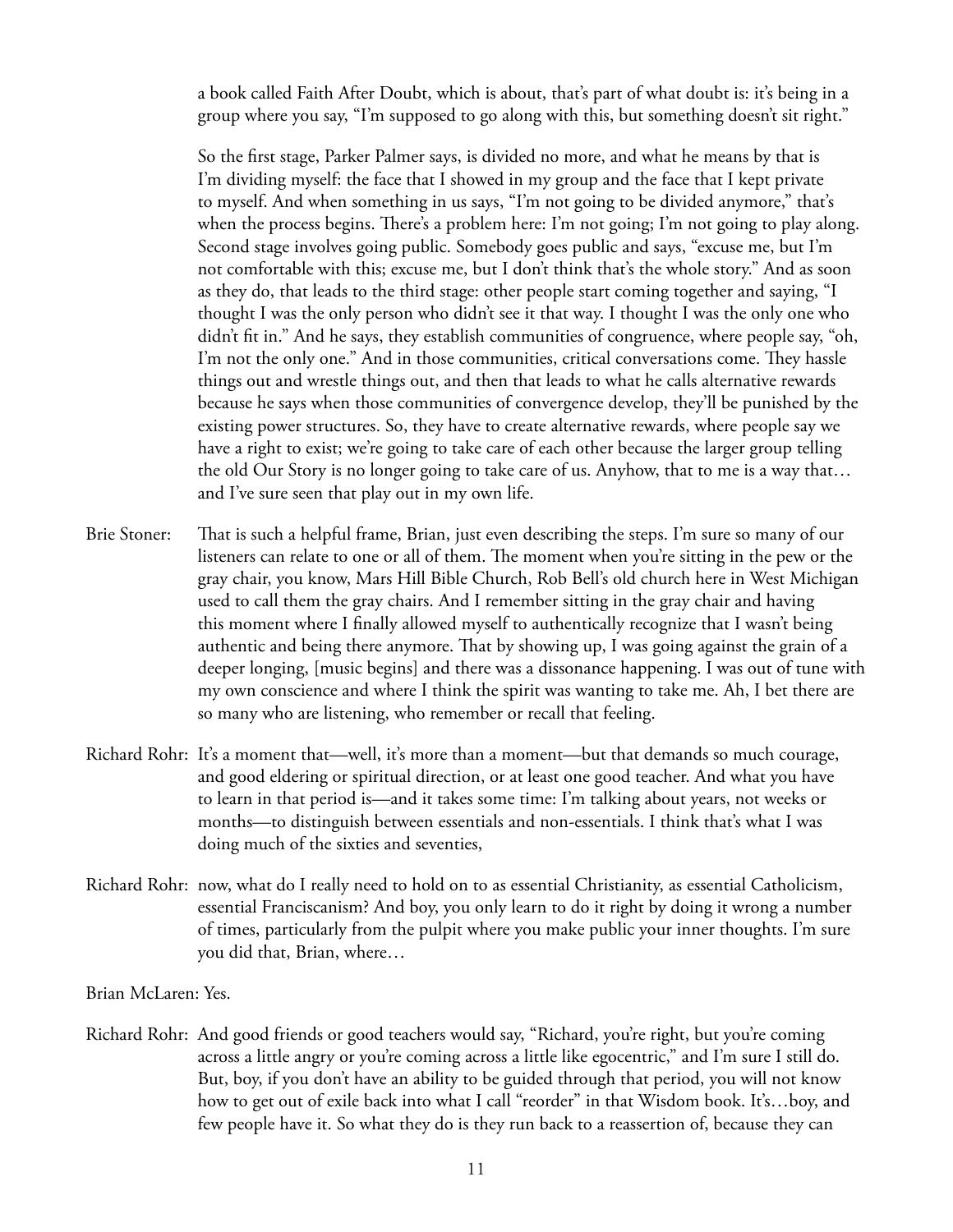keep all their friends, they can repeat the clichés of their early seminary professors and their blessing. The advantage I had was there was a huge flux created by Vatican II…

Brian McLaren: Yes.

- Richard Rohr: …which allowed me to just float and the momentum was on our side. I don't think evangelicals enjoy that today. You look so much like heretics.
- Brie Stoner: [laughter] Thanks Richard.
- Richard Rohr: Whereas in the Catholic world in the last years, there was always a sense, well, these guys might be right. They proved themselves to be, in the sixties, at least half right. Half right. So I don't think you enjoy that spaciousness.
- Brie Stoner: No, it's uncomfortable. It's really uncomfortable to be in, the exile, the exile of unknowing.

Richard Rohr: Yeah. Very good.

Brie Stoner: I want to talk about that a little bit. Let's hang out in the wilderness of the exile for a minute because, you know, it takes a tremendous amount of courage and a trust fall in trusting your own experience to take you into a larger Our [Story]. And you know, for many of us, and I'm going to direct this question to you, Brian, for many of us who grew up as good evangies, you know, we experienced that exile. And in many of us, as we recognize that there was this dissonance between our lived experience of a more spacious and mysterious God, the desire to be able to hold paradox, and for something that was deeper than the quippy cliché Christianity we were getting on a Sunday morning, we experienced a profoundly devastating exit from, you know, we'll call it Eden, when we suddenly ate from the tree of knowledge and discovered that the categories of belonging were too constricting and the false binaries.

> And I don't know, being a woman in general made you like not really compatible with evangelicals. [laughter] So, we wandered in this wilderness feeling like,

- Brie Stoner: well, you know, I guess I don't belong to that Our Story anymore. And that dislocation was profound and, you know, required a lot of grieving the loss of the connection to that Our Story, and, you know, wandering around in that desert. I'd love to hear about the process of not, you know, leaving one Our Story, but not finding a larger one yet, and being in that space of unknowing for those listeners who might be there. And then my second question, follow-up to that, would be: how do we relate back to those who are still in that former Our Story, you know, especially family members who maybe have remained inside that tight, tighter circle of belonging, and they're "shouting their bad advice," to quote Mary Oliver, at us. How do we relate to them with grace without needing to explain ourselves all the time?
- Brian McLaren: Mm. What, great questions, Brie. It's so interesting, when you just asked me that question about the unknowing, just a new insight about my own life and my own story just hit me. And here's what it is: because of my very strict and very passionate background, when I began to feel that The Story wasn't working, I don't think I ever for one second knew that I was allowed to say, "I don't know," you know. There was no CAC telling me that there was something called liminal space and there was something called the path of descent, and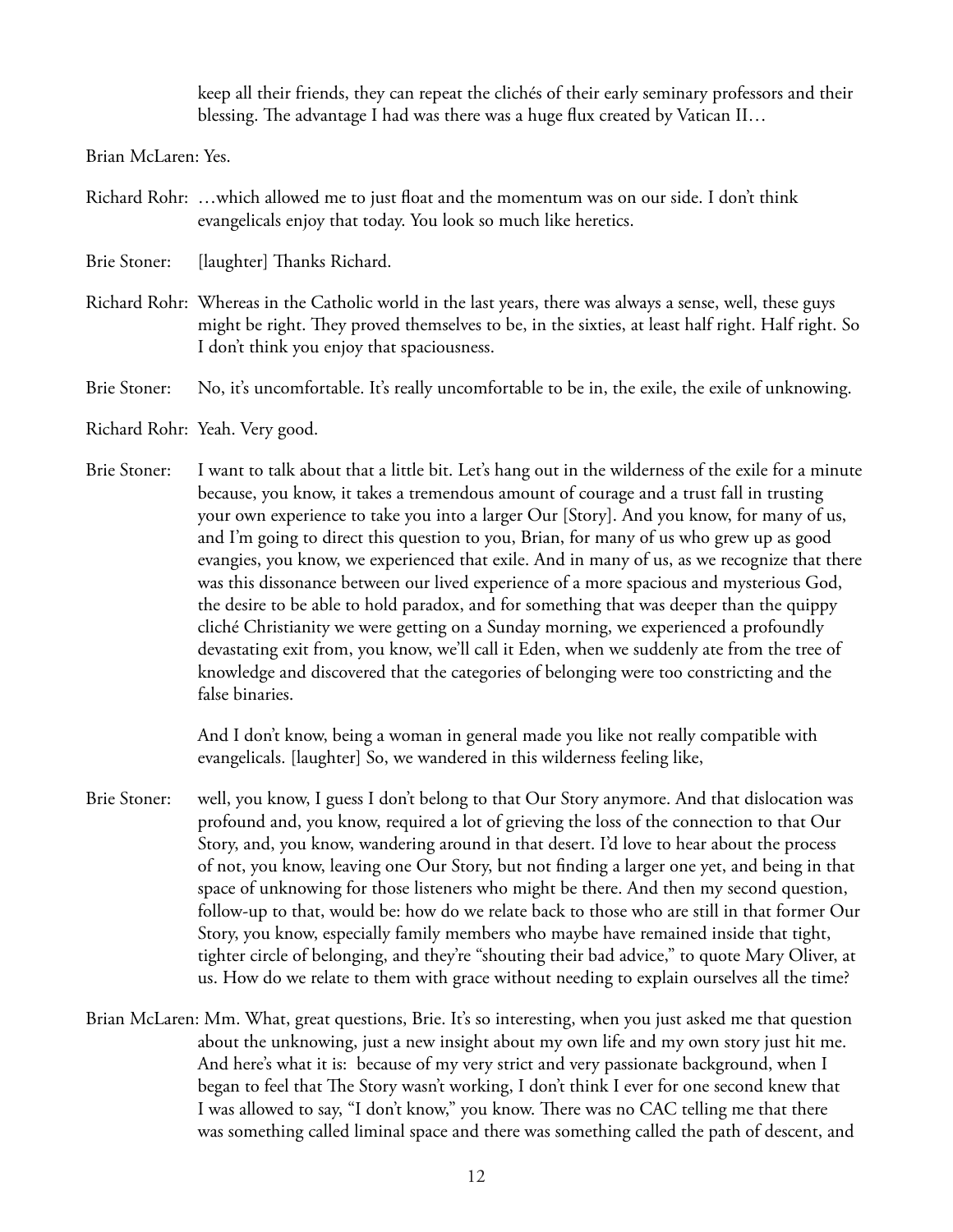that unknowing was a part of the journey that I should expect. Nobody was telling me that. So, here's what I did instead. I fixed one more detail. In other words, I couldn't just say, I don't know. I could say, well, I almost know; I just have to make this slight tweak and slight adjustment.

- Brian McLaren: And if I could go back and give myself a gift, it would be to say, "you're allowed to say, I don't know;" "you're allowed to...." In fact, I love the term you used earlier, a trust fall. I'm allowed to fall back into God's knowing and for me to say, "I don't know." I tell a story where this hit me for the first time. On my days off, I was a pastor and it's hard to go through this kind of rethinking when you're getting paid to keep the old, Our Story alive. And so, on my days off, I just felt I had to get away, and I would go hike the C&O Canal near Washington, D.C. Anybody from that area knows what a beautiful place it is. And I'm walking along one day, and I remembered a verse that I'd memorized as a kid, which is: "Trust in the Lord with all your heart and do not lean on your own understanding." And, at that moment, for some reason, it just was like a flick in the head, I realized trusting in the Lord is different than trusting in my own understanding of the Lord. And when I could say, "God, I'm going to doubt my beliefs about you, and I'm trusting you to help me get through this." I mean, that might seem so obvious to some people, but for me, it was like this little crack in this structure that opened up. Does that address what you're asking, Brie?
- Brie Stoner: Yeah, that resonates so deeply, the capacity to stabilize in the discomfort of not knowing seems to be so central to the contemplative practice, right?

Brian McLaren: Yes.

- Brie Stoner: It's letting go letting go of my constructs, my thoughts, my feelings, and learning how to almost somatically get accustomed to that trust fall. And you know, to follow up, I wonder what, what is the most gracious way for us to trust fall with love in our relationships to others, maybe those who are still in that more constricted Our Story.
- Brian McLaren: Yeah. And this is really, really tough because then we start asking questions, and then people start being nervous about us, and they start worrying we're going to hell, and they start worrying, and words like apostate and heretic and all these, you know—liberal, the worst word of all—start being thrown around. And it really is a socially difficult, and emotionally and relationally difficult road to walk. And I can only offer a couple of very specific things that have helped me. One of them is: I call it the courage to differ graciously, and it involves five words. I always use these five words because they've served me well and they're honest: "Wow, I see that differently." And so, you know, you're home at Thanksgiving and somebody says, "well, all those people are going to hell anyway." And then you say, you know—if you're silent, you feel dirty and you feel complicit—and if you say, "Uncle Fred, you're such an arrogant, bigoted fundamentalist," that Thanksgiving dinner doesn't go so well.

 So, I find by saying "wow," I say "wow" because it's my way of saying, I have emotion about this; I care about this, instead of "you are wrong," "I see that differently." And I have the courage to differ graciously. Now, usually when you say that the person says, "well, what do you mean?" And what I found, if at all possible, I say to them, "I'd rather not get into it right now, Uncle Fred. I just want you to know, I used to see it that way; I really see it differently now. If you want to talk about it, let's talk about it some other time, you know, in private."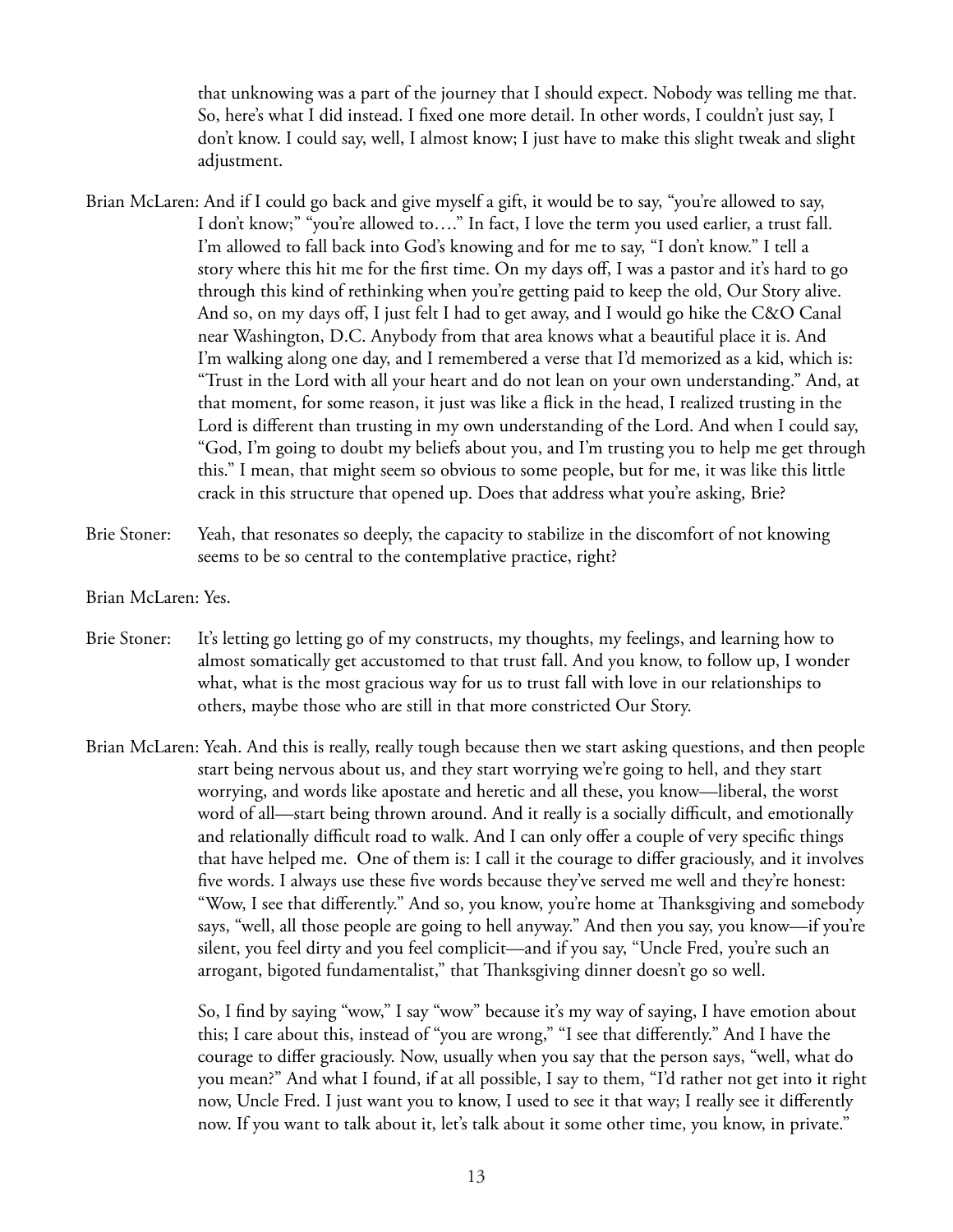The reason I suggest that is at the moment you can say to somebody, "I differ from you, but I don't need to convince you I'm right," you're giving them a phenomenal gift...

- Brie Stoner: Wow.
- Brian McLaren: …and the gift is, I love you and we don't have to agree. I have the security to be different. And in a sense, what I'm doing is I'm violating the rules of Our Story that say, we all have to agree on this. And in a way, I might even be stepping into a larger story that allows us to disagree, but still be part of something where we love each other. So that's a little, I mean, it might seem like a gimmick, but it actually has worked and seems to me to be an honest and fair way to do that.
- Richard Rohr: I totally agree. Thank you. Thank you. That's all I can say though. The form I've usually used is—I try to say it in as kind of voice as I can: I'm going to have to think about that. I'm going to have to think about that.
- Brie Stoner: Do you remember Reverend Angel Kyodo Williams at the conference at the CAC? She had this brilliant way of saying, you know, "I might need to complicate that for you."
- Richard Rohr: Oh yeah. Yes.
- Brie Stoner: She would lay out this brilliant, you know, but...
- Richard Rohr: Complicate.
- Brie Stoner: ...but so helpful, both of you. That's such a helpful way to be, to honor the authentic, you know, need to speak up in the moment, the need to honor My Story by saying, you know, "I don't see it that way," but to do so with grace. Wow. That's beautiful.
- Brian McLaren: Oh, well, one other thing I think that is helpful in those situations is to decide, you know, that beautiful old song derived from Ecclesiastes, "For everything, there's a time and season." And sometimes what people need is not a theological argument, they need reassurance. So for me, growing up in my background, my parents would say, "you aren't changing your view on homosexuality, are you?" And I'd say, "Oh, don't worry, Mom; don't worry, Dad; I love Jesus, and I love my neighbor, and that's what really counts. They weren't ready to handle a big argument, right? But I could give them the reassurance that they needed and that they were ready for. But there are other times where the argument needs to happen or at least the story of how I came to see it differently needs to be told. But, yeah, sometimes folks just need reassurance.
- Paul Swanson: That's so, so helpful. I think too about, you know, Richard, I think about the phrase that you're known for of "the edge of the inside," to take this to kind of what we see in the natural world of this metaphor that has given me a lot of life is of ecotones, where field and marsh meet, where these two different ecosystems meet, there's the greatest exchange of life. And so I think that it's useful in this for me, when I think about whether it's differing views, the way that both, well, all three of you have shared, there's an opening for an exchange of life to happen through those responses. And also, I think that metaphor also works when, if you are kind of moving, like letting go of one story or ending a chapter of one story and move into another, there's often this great exchange of life that occurs in your own My Story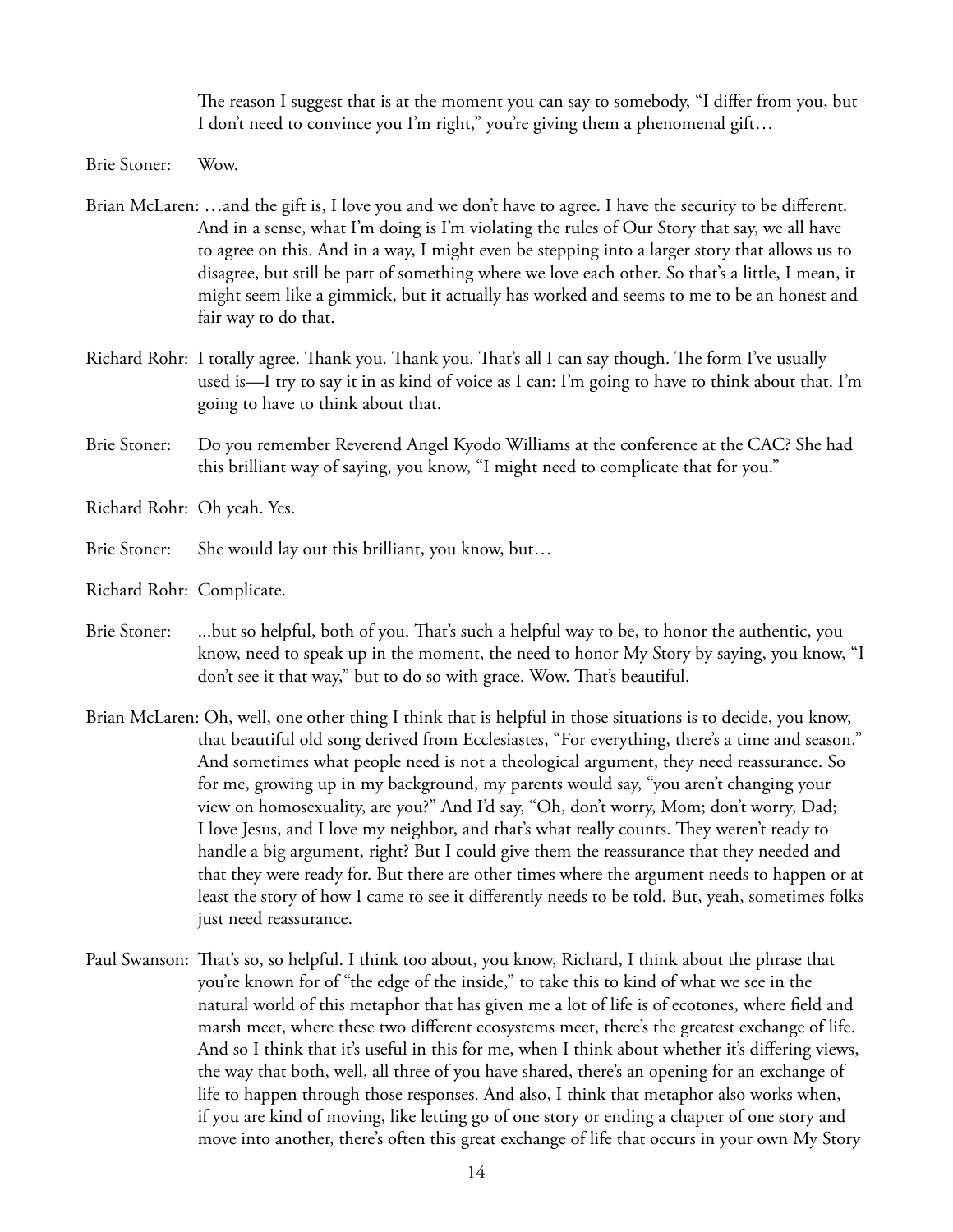that propels you to expand into the Our Story.

 And so I want to transition here just a touch because the one thing that has become clear to me in listening to the My Story and the Our Story of historically marginalized people, it has shown the poverty of particularly the Our Story that I was raised with, and kind of has invited my participation because the Our Story that I was raised with was more, was comforting to the My Story. And so I'm wondering how can the limitations of one's identities, someone in particular who looks like me, a white, straight male, can be included and transcended to expand beyond the Our Story that I've been raised with and that kind of coddles my comfort. How do we expand that?

Brian McLaren: Yeah. You know, Paul, a quote immediately comes to mind. I won't get this perfectly, but it's by a First Nations leader in Canada named Georges Erasmus. And he says, "where there is no common memory, there can be no community." And what he's saying is, you know, if the white people who came to Canada or the United States tell one story of their history, and the native peoples who experienced those same years in a very different way, their story is never heard, then there can't be any community; we're living by different stories. And it seems to me that's one of the—to use that image of an ecotone—you go to the "edge of the inside" and you say, I want to hear the story of my neighbor who's been brought up with a different Our Story, and now I want to learn, and I want to experience empathy, and I want to hear the part of this story that I've never heard before. So, there's this deep listening and this hospitality to one another's stories that then begins the process of building an Our Story that's more inclusive. It's not colonizing: it's not saying shut up with your story and accept ours. It's saying the story we have to tell has to be based on common memory and let's hear it. I mean, look, all of us who've been married, we deal with that. Our spouses, you know, "You said this!" "No, I didn't!" "You forgot this." "No, I didn't!" We have those arguments because we're trying to come up with a common memory so that we can live together. [laughter]

Richard Rohr: That's so helpful.

Brie Stoner: Brian, my common memory whenever I've been in an argument with a partner is always my common memory. It's…

[laughter]

Richard Rohr: Yes. Yes. You know what we're enjoying and strikes me is, let me call in a generic way, postmodernism, and I do mean enjoying, that my generation was not exposed to that at all. And so, it thought it could understand text outside of context. That's what it comes down to. And you could, maybe, it's oversimplified, but you could describe postmodernism as discovering the necessity of context; and once that flooded into the world, I mean, the flood gates are still opening. How dare you give me a My Story without an Our Story. And that is, you know, a veil parting from the eyes when you finally get that in a very serious way. And I think it's what makes us get so impatient with people who keep—this is an unkind way, but—keep repeating clichés. And you just want to say, "oh, I can't go back to that. I know what you're trying to say because I was there once; I really was there once." And it makes it very hard if you don't have some kind of, a little bit of kindness or humility, which I often haven't, you don't know how to do it. Yeah. It's constantly a learning. And as you've said,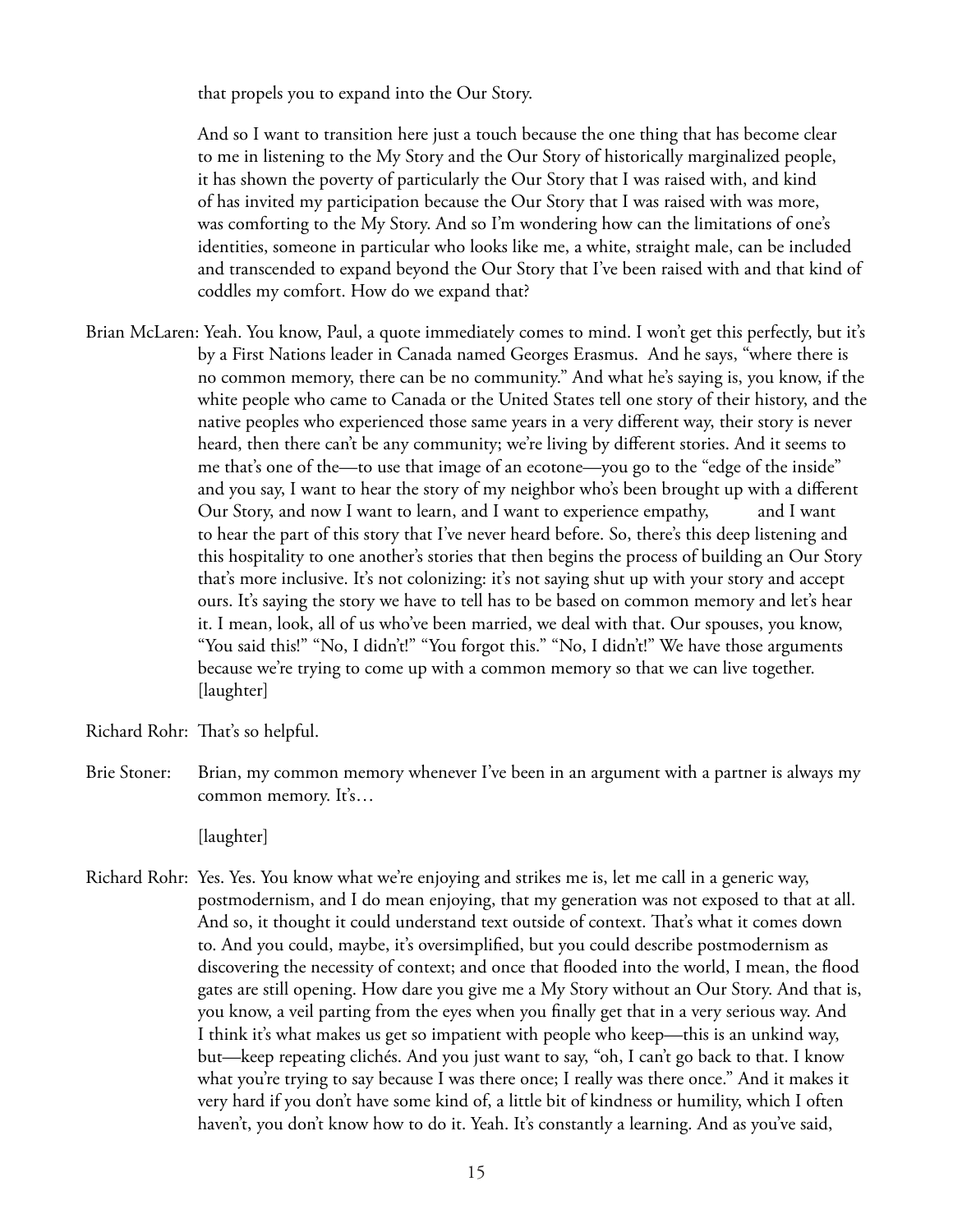those of you who've been married, you must learn it right there for the marriage to survive.

- Brie Stoner: We've mastered it already [laughter] this thing you call listening and humility. But, you know, this is reminding me of the broader, critical, cultural shift that's happening right now around needing to have humility and listening, particularly as white people. Right? Because the recognition of white supremacy as being
- Brie Stoner: the foundations of our culture, and having existed as the dominant Our Story means that we have to be, first of all, willing to recognize that we turned the Our Story, the whitesupremacy-dominant Our Story into The Story. And, you know, I just want to touch on this: the colonial need to dominate and determine, and, you know, put boundaries and borders and maps, and say "this is the architecture of reality. I have established it." You know, I think there's a necessary healthy, and we're, you know…I'm glad you brought up postmodernism Richard. I was hoping you were going to go there because I have so many things I want to talk about with that. But there's a healthy critique of postmodernism…
- Richard Rohr: Yes. Yes.
- Brie Stoner: …of bringing in the necessary questioning of those maps of meaning and where they hail from. To say, you know, the ways in which we have created hierarchies of paradigms of power over, that's problematic.
- Brian McLaren: You know that word post-modern has so many debates, and as you know, I've written books about this, and I've been involved in so many of these debates; but I remember being in the backseat of a car on a long drive with African theologian named Mabiala Kenzo, and he said to me, "Brian, you have to remember post-modern is postcolonial."
- Brie Stoner: Yeah.
- Brian McLaren: And then another friend of mine, Alan Roxburgh said to me once, "Brian, you underestimate…you overestimate philosophical history, and you underestimate social history." And what he meant by that...and then he said, "post-modern is post-Holocaust." And so, if you say what happens to the white people who watched their most advanced exemplary country, Germany, slide into Nazism and commit the Holocaust; and then you say something is wrong with Our Story; and then you watch colonialism, and then the stories of the people who have been colonized begin to come out; and you say, something's wrong with the way we're doing civilization.

 Those kinds of second thoughts are really the challenge to both Our Story and the sense that Our Story was The Story. And in some ways, that's where this paradigm of the cosmic egg can be liberating in a really positive way, because what…first, by calling these things stories rather than institutions or ideologies, it says they're not finished yet, and they're going to get worse, or they're going to get better. And second, by saying there's not just one and there's not just two, but there are many levels of these stories. It helps us. I think it gives us liberation to say our stories are malleable. Frankly, I think that's what Jesus was doing in the Sermon on the Mount when he says "you have heard it said, but…" And he said, I don't, "I didn't come to destroy the law and the prophets." I'm not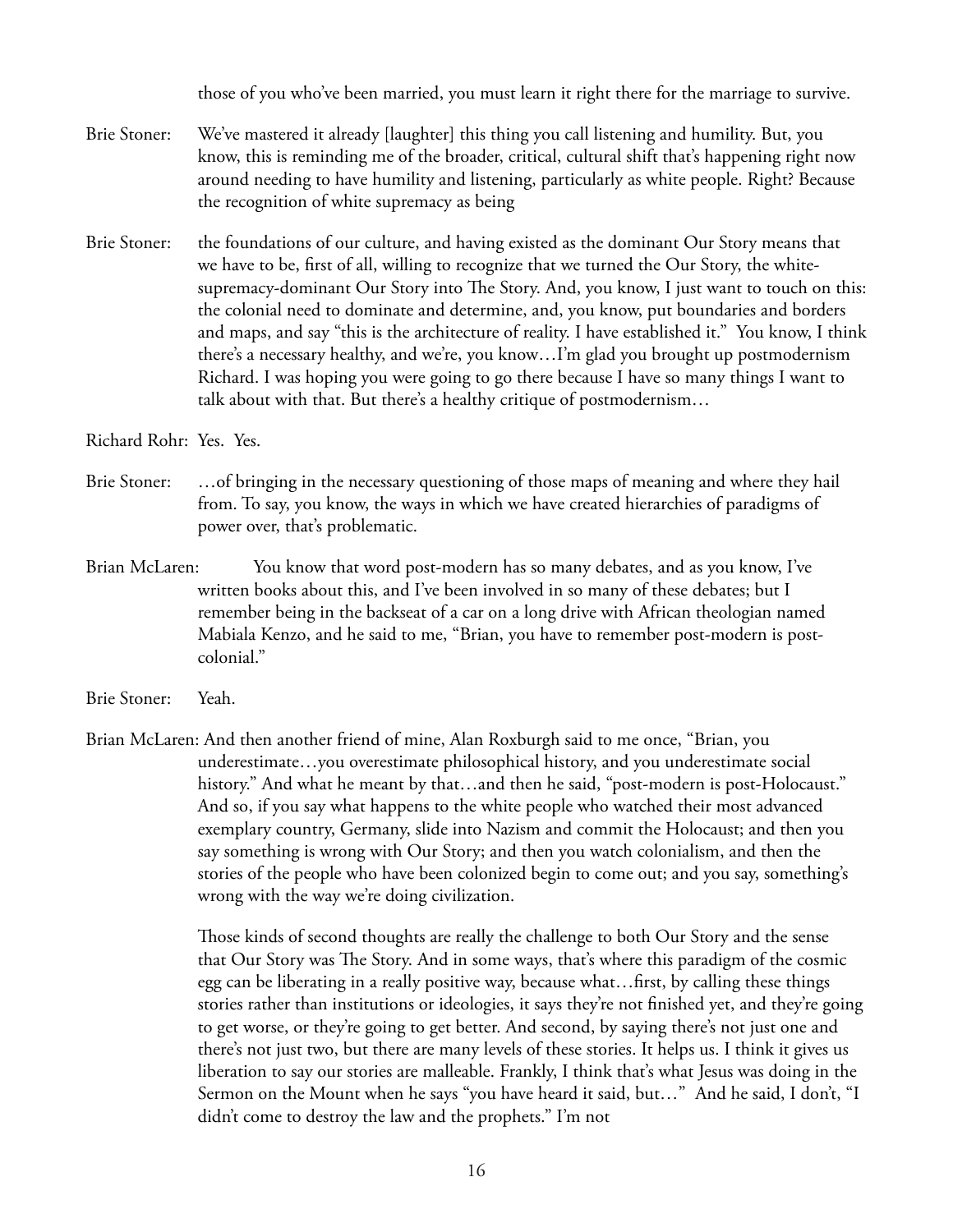- Brian McLaren: coming to destroy the old paradigm and the old stories; I'm coming to fulfill them. They weren't finished yet. There's more work to be done and I'm extending those stories into the future. That's what I've seen as being sort of the liberation that happens within this narrative framework.
- Richard Rohr: Good, good, good.
- Paul Swanson: It works on the My Story level, too, right? We've all had experiences where The Story I'm telling myself no longer is working for us and how we have to find a new story that can be malleable that can be a large enough container for us to grow into. We just outgrow these stories. So, I love that Jesus connection too of, "the law says, but I say." What an amazing model, again, Jesus offers so many years ago, that here we are still catching up in so many ways as followers of this man, two thousand years later.
- Brie Stoner: He was a cool guy, that one. But, you know, one of the things that's coming up in this discussion is, you know, that being in between, the betwixt-ness of, you know, not, you know, being…maybe moving outside of an Our Story, not quite finding another one, learning how to trust the dissonance of the My Story and the Our Story. It's learning how to honor and make an altar to the middle, to the process, to learning how to lean in with faith, that this is part of the journey of faith, as opposed to a problem. You know, only when we construct maps, in stone, so to speak, do we get into trouble with the process of life. Life becomes problematic to a really rigid map, and so much of, you know, our spiritual traditions talk about walking in faith, but I really think we're just walking around with our noses in a map; then that's not faith. That's, you know, making a
- Brie Stoner: destination out of the journey; but you're not in it. You're not in the process of becoming with courage and vulnerability.

 So, if you'll allow me, I want to take a little detour. You brought up postmodernism, and I've recently been digging into some of the metamodern project—and I'm not going to go super-nerdy academic on you all, I promise, or at least I'm going to try—but one of the authors, Alison Gibbons, she described the metamodern project, which she believes is just another way, a new set of terminology to describe where we're at. She says, you know, that we're dancing in the middle. And I like that she says that. And you know, the emphasis is about being in the middle between irony and sincerity, between skepticism and heartless, and heartfeltness, solipsism and yet desiring of connection. And she says this in a book called Metamodernism, she says "in a crisis-ridden world, subjects are once more driven by a desire for attachment to others and their surroundings, wherever boundaries are drawn between ingroup and out-group or between inside and outside."

Brie Stoner: She goes on to say, "that in the midst of this fragile and fragmentary reality, we're trying to find our ground in lived experience and the relationships between our bodies, all bodies, and the environment." And I'm bringing all of this up to say that maybe this can help make sense out of some of what we have seen in the last four years, with us versus them culture becoming the predominant way of how the Our Story existed. The Our Story was anytime there's an "us" and an "against them." Because at least for me, it helped me understand that we've been in a vacuum of sorts in our anxiety about all this change we're going through, you know, makes us prone to want to cling to a boundaried group of belonging, you know,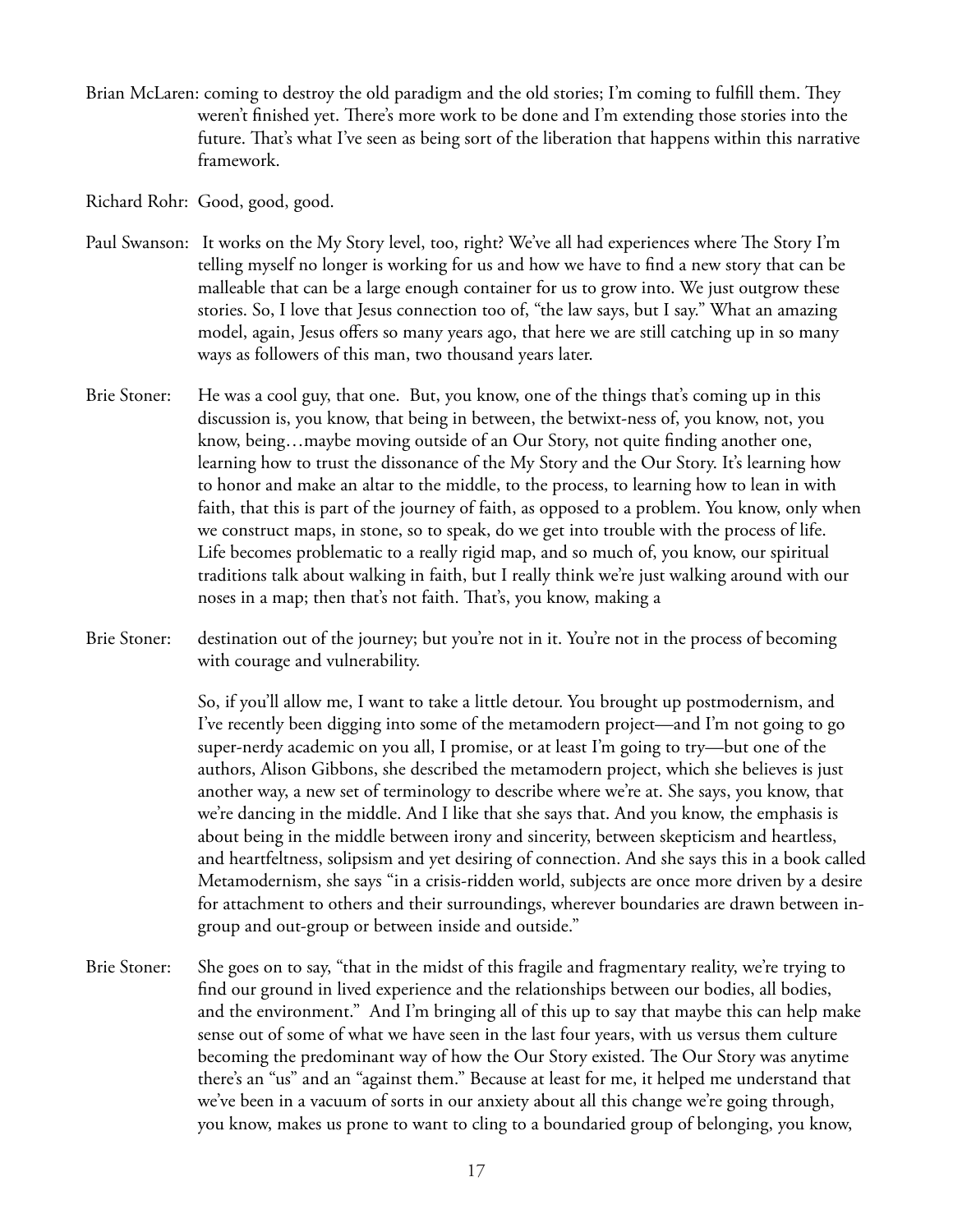whether that's political, religious, or otherwise. So, I want to ask a question about the ways in which Our Story can become an us vs. them? And I want to ask both of you, what's the role of contempt in animating a small mindset of Our Story? Brian, earlier you said, you know, we look down on the poor other Ours. As an evangelic or as a Baptist missionary, we look down on the Catholics, you know. So, what is the role of contempt and how are all of us complicit in that?

- Brian McLaren: Oh my, gosh, it's just bizarre that I read you the quote from Thomas Merton before, and I happened to have it up on my screen. Can I read you the next paragraph?
- Brie Stoner: Yes.

Brian McLaren: Because it addresses this. He says:

 "The members of a mass movement, afraid of their own isolation and their own weaknesses as individuals, cannot face the task of discovering within themselves the spiritual power and integrity, which can be called forth only by love. Instead of this, they seek a movement that will protect their weakness with a wall of anonymity and justify their acts by the sanction of the collective glory and power," the collective glory and power of Our Little Story, Our group. "All the better if this is done out of hatred, for hatred is always easier and less subtle than love. Hatred does not have to respect reality as love does. It does not have to take account of individual cases. Its solutions are simple and easy. It makes decisions by a simple glance at a face, a colored skin, a uniform. It identifies an enemy."

 And I think this sense that hate is our great tool to absolutize Our Story by anybody in the out-group now being defined by the way we want to define it within our group. A quick anecdote, one of my neighbors, it's long story, but he was a bitter and broken man, and I grew to love him even though I've seldom had to be around someone I disagreed with more. He recently moved away and he's now actually in his last months of life. But he would, whenever we'd meet

- Brian McLaren: at the back fence, he would tell me the latest, terrible thing about Muslims. And he just couldn't stand Muslims. And I said to him, "Have you ever met a Muslim?" And he says, "No, I'm just telling you what I've heard. And then I'd say, "well, let me tell you about my friend," and then I tell him about [inaudible], and other Muslim friends of mine. And I would just tell him the story of a wonderful Muslim that I knew, but it was so interesting to watch his generalizations that he learned from Fox news and from other, you know, of his ways, favorite ways of getting information, [which] allowed him to keep the Our Story that rendered anyone outside contemptible and hateable, and any counterexample would never even be mentioned.
- Richard Rohr: You know, one reason I can't give up on religion, for all the criticism I send its way—and I bet I'm speaking at least in part for you—is, one of the quickest ways out of this whole world of confusion, complexity: if you can hold The Story with grace, with moveability, with deeper understanding, wisdom understanding, nothing else gives you more room to move around inside of Our Story and My story. It's like an umbrella of protection up here. If you have a good The Story, good religion, a healthy religion, I don't need to hold on to Our Story; I don't need to defend My Story. The gift of, I'm going to say to Chris…, the Gospel,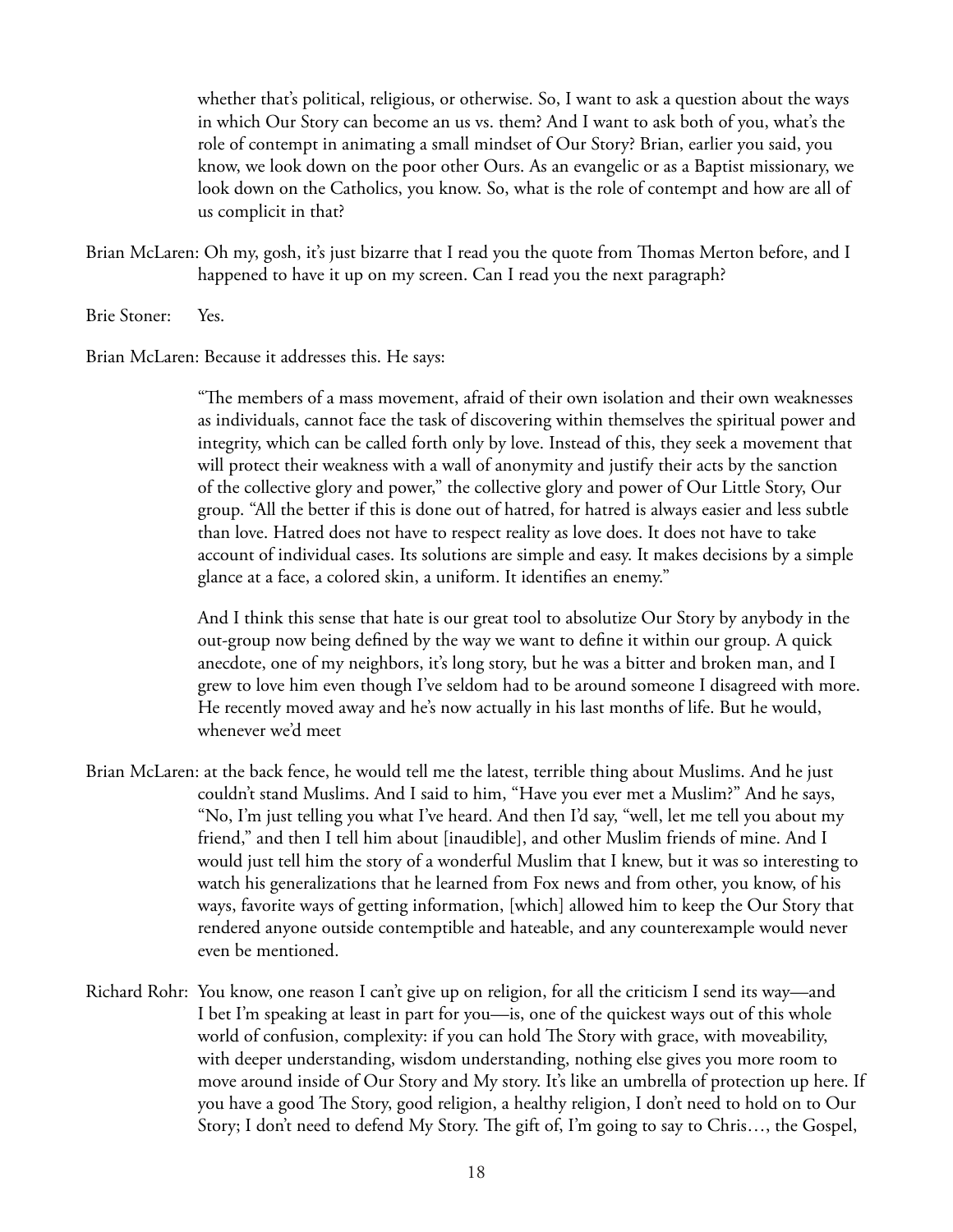the true Gospel, it is good news. It liberates the little self and it liberates the group self from its idolatries. And I bet you in some way, I'm speaking for the three of you too, it's why we still don't want to walk away from healthy theology, healthy spirituality, healthy religion, even though we're perceived by our own groups as being, you know, dangerously heretical, liberal, whatever. It's such a paradox, such an irony. For me anyways.

Brie Stoner: Hmm. That's such the gift that you've helped elucidate for us, Richard, and the, you know, laying out of the Universal Christ because it's the personal experience of that universal bigger story that frees us from the Our…

Richard Rohr: Yeah.

Brie Stoner: …or at least allows us to move as you said so beautifully with fluidity.

Richard Rohr: Well, I hope so. Thank you. Yeah.

Brian McLaren: In one of the recent Daily Meditations, Richard, you just said, look, that big story is what Jesus called the kingdom of God. And what I have to say for myself is: I grew up Christian, but when I started to get a sense of what Jesus meant by that phrase, kingdom of God, I knew it was bigger than Christianity that I'd been taught.

Richard Rohr: Yes. Yes.

- Brian McLaren: And in the Christianity I'd been taught, I had to look at my neighbor of another religion as someone either to convert or to keep away from so I wouldn't be polluted. In the kingdom of God, my neighbor of another religion was someone I
- Brian McLaren: should love as myself. I mean, example after example, the environment was something to not be concerned about because Jesus was coming back, and would suck us all up into heaven, and then burn up the earth. And in the kingdom of God, every sparrow matters; every wildflower, however brief its life has its own beauty and it all matters. And to use Jim Finley's beautiful phrase, "Every this has deathless beauty," and, oh my gosh, what a liberating space. What good news. What good news.

Richard Rohr: Right on.

Paul Swanson: Seriously. That's so beautiful. And thank you two for being such guides who stroll along with us in the kingdom of heaven, the kingdom of God, and show us, and help us see the delight, and awe, and wonder in it as we move deeper into our own becoming in the My Story, Our Story, and The Story together. So, thank you for your wisdom and for the guidance, not only this hour, but in all your work. It's truly an honor to be able to have these kinds of conversations with you all and know that this wisdom is alive and well, and being passed down, and being shared across boundaries that are just drawn in ink [music fades in], and know that we can step over them, and celebrate the kingdom of God in its vastness. So, deep bow to both of you. And thanks for being here today.

Richard Rohr: Thank you. Wonderful, wonderful.

Paul Swanson: And that's it for today's episode of Another Name for Every Thing with Richard Rohr. This